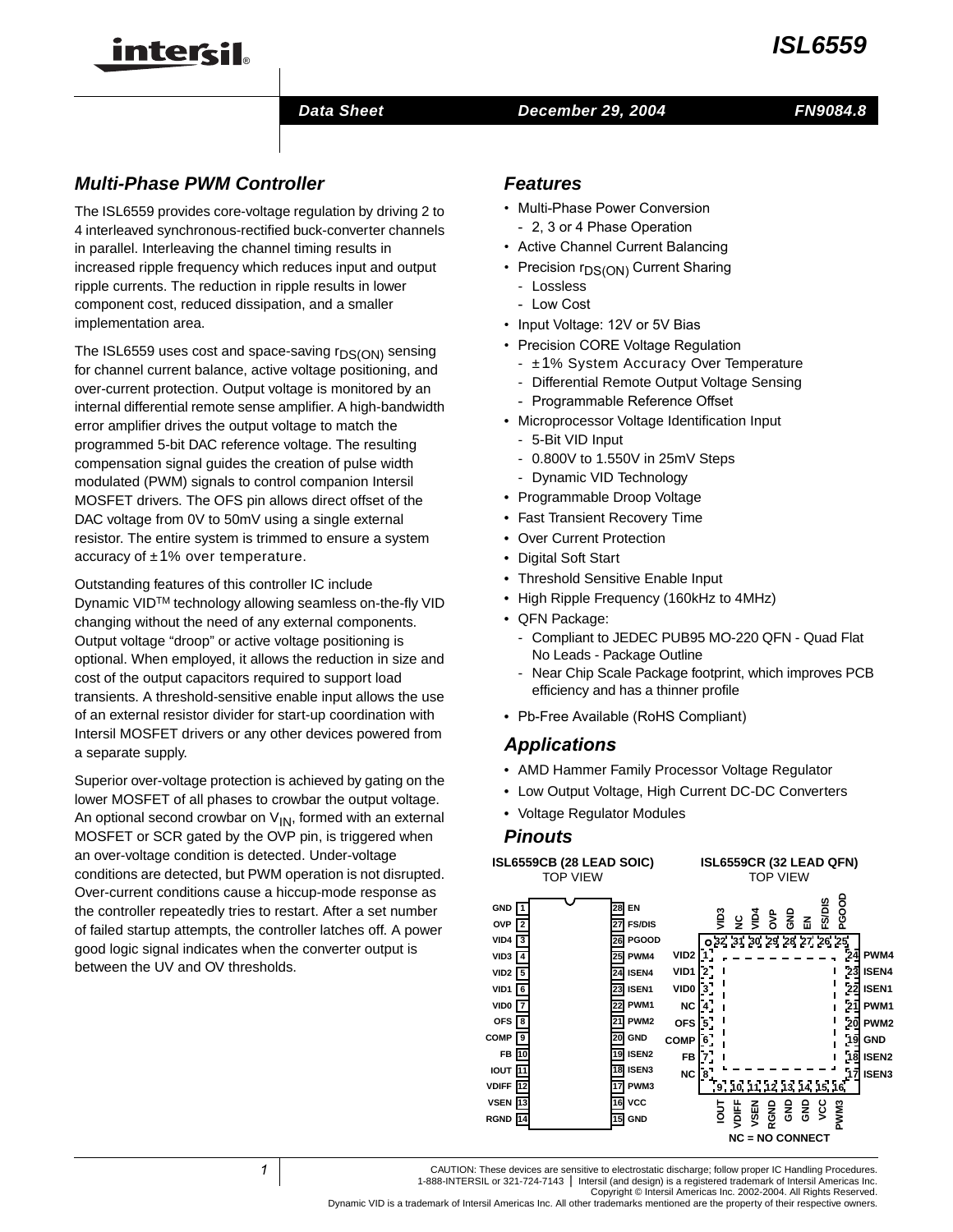# **Ordering Information**

| <b>PART#</b>     | TEMP. (°C)                                       | <b>PACKAGE</b>                  | PKG. DWG. # |  |  |  |
|------------------|--------------------------------------------------|---------------------------------|-------------|--|--|--|
| <b>ISL6559CB</b> | 0 to 70                                          | 28 Ld SOIC                      | M28.3       |  |  |  |
| ISL6559CBZ*      | 0 to 70                                          | 28 Ld SOIC (Pb-free)            | M28.3       |  |  |  |
| ISL6559CB-T      |                                                  | 28 Ld SOIC Tape and Reel        |             |  |  |  |
|                  | ISL6559CBZ-T* 28 Ld SOIC Tape and Reel (Pb-free) |                                 |             |  |  |  |
| <b>ISL6559CR</b> | 0 to 70                                          | 32 Ld 5x5 QFN                   | L32.5x5     |  |  |  |
| ISL6559CRZ*      | 0 to 70                                          | 32 Ld 5x5 QFN (Pb-free) L32.5x5 |             |  |  |  |

# **Block Diagram**

# **Ordering Information** (Continued)

| PART#                                                                    | TEMP. (°C)                  | <b>PACKAGE</b> | PKG, DWG, # |  |  |
|--------------------------------------------------------------------------|-----------------------------|----------------|-------------|--|--|
| <b>ISL6559CR-T</b>                                                       | 32 Ld 5x5 QFN Tape and Reel |                |             |  |  |
| ISL6559CRZ-T <sup>*</sup> 32 Ld 5x5 QFN Tape and Reel (Pb-free)          |                             |                |             |  |  |
| NOTE: * Intersil Dh. free producto employ encoid Dh. free meterial sate: |                             |                |             |  |  |

NOTE: \* Intersil Pb-free products employ special Pb-free material sets; molding compounds/die attach materials and 100% matte tin plate termination finish, which are RoHS compliant and compatible with both SnPb and Pb-free soldering operations. Intersil Pb-free products are MSL classified at Pb-free peak reflow temperatures that meet or exceed the Pb-free requirements of IPC/JEDEC J STD-020.

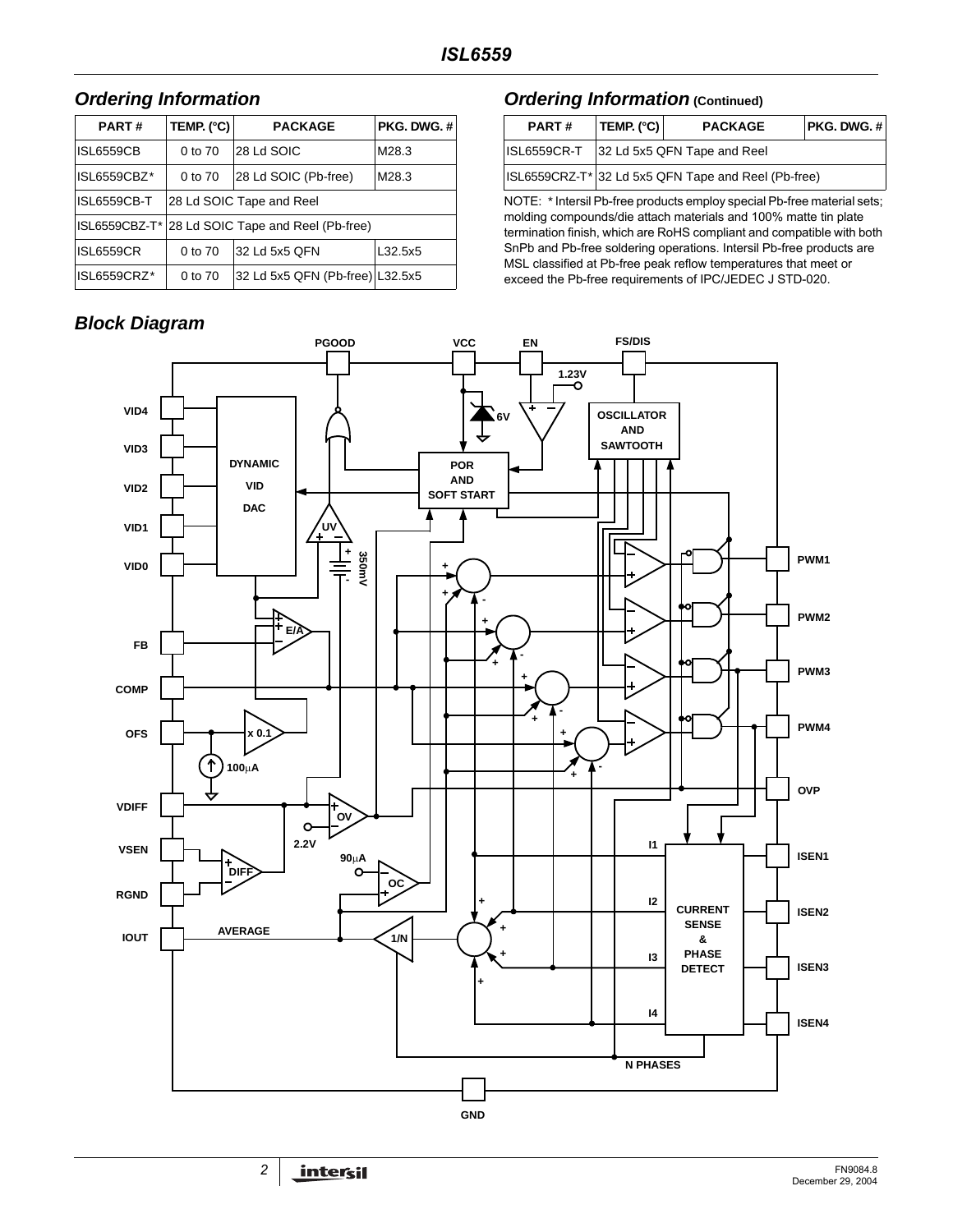

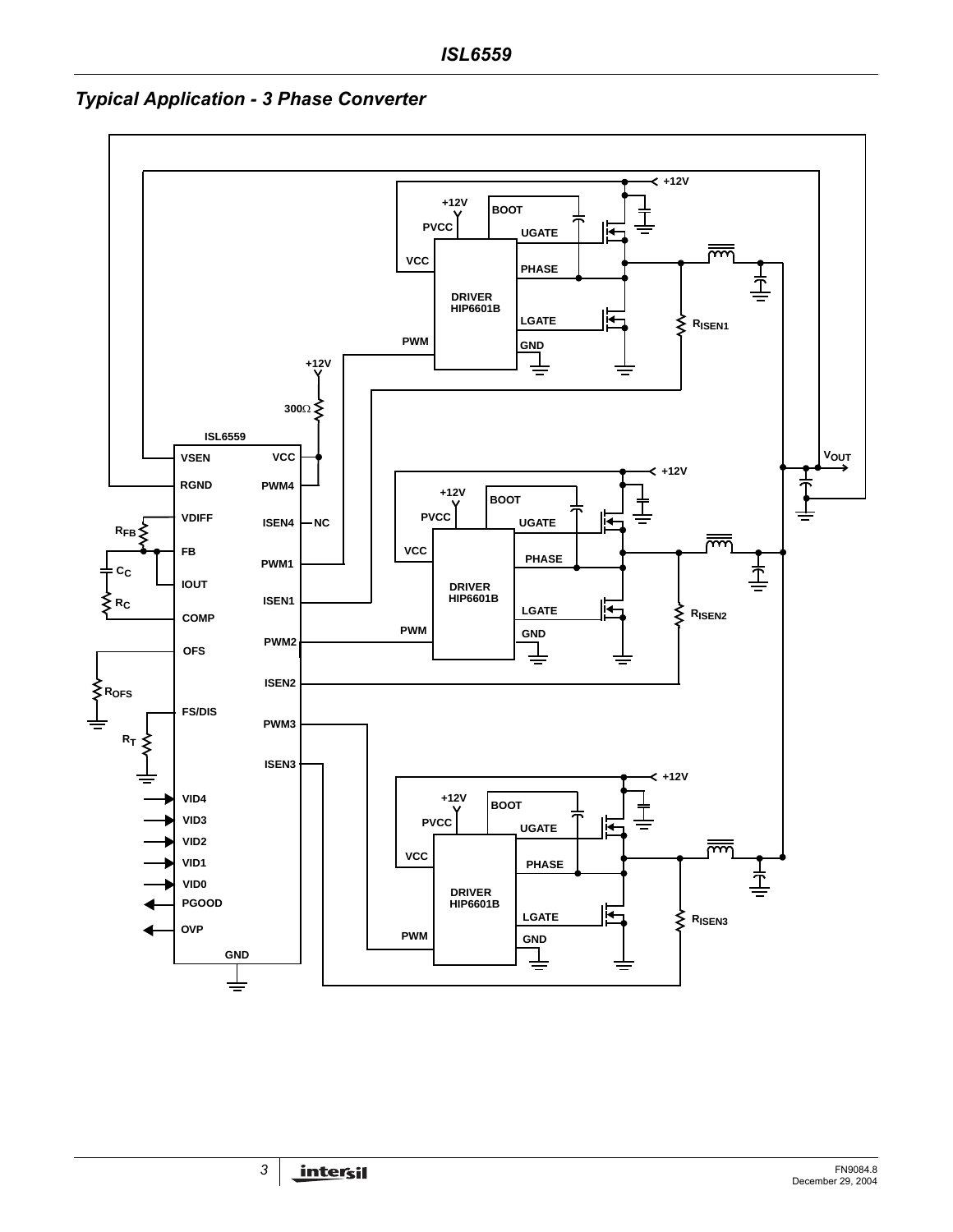### **Absolute Maximum Ratings**

| Input, Output, or I/O Voltage GND -0.3V to $V_{CC}$ + 0.3V |  |
|------------------------------------------------------------|--|
| ESD Classification Class TBD                               |  |

# **Operating Conditions**

| Supply Voltage, VCC  +5V ±5% |  |
|------------------------------|--|
|                              |  |
|                              |  |

### **Thermal Information**

| <b>Thermal Resistance</b>                       |    | $\theta$ IA (°C/W) $\theta$ IC (°C/W) |
|-------------------------------------------------|----|---------------------------------------|
| SOIC Package (Note 1)                           | 60 | N/A                                   |
| QFN Package (Note 2).                           | 33 | 4                                     |
| Maximum Junction Temperature 150°C              |    |                                       |
| Maximum Storage Temperature Range-65°C to 150°C |    |                                       |
| Maximum Lead Temperature (Soldering 10s) 300°C  |    |                                       |
| (SOIC - Lead Tips Only)                         |    |                                       |

CAUTION: Stress above those listed in "Absolute Maximum Ratings" may cause permanent damage to the device. This is a stress only rating and operation of the device at these or any other conditions above those indicated in the operational section of this specification is not implied.

#### NOTES:

1. θJA is measured with the component mounted on a high effective thermal conductivity test board in free air. See Tech Brief TB379 for details.

2.  $\theta_{JA}$  is measured in free air with the component mounted on a high effective thermal conductivity test board with "direct attach" features.  $\theta_{JC}$  the "case temp" is measured at the center of the exposed metal pad on the package underside. See Tech Brief TB379.

| <b>PARAMETER</b>                 | <b>TEST CONDITIONS</b>                                                       | <b>MIN</b>               | <b>TYP</b>     | <b>MAX</b>               | <b>UNITS</b> |
|----------------------------------|------------------------------------------------------------------------------|--------------------------|----------------|--------------------------|--------------|
| <b>VCC SUPPLY CURRENT</b>        |                                                                              |                          |                |                          |              |
| Nominal Supply                   | $VCC = 5VDC$ ; EN = 5VDC; R <sub>T</sub> = 100 kΩ ±1%                        | 8.0                      | 10.8           | 14.0                     | mA           |
| Shutdown Supply                  | $VCC = 5VDC$ ; EN = 0VDC; R <sub>T</sub> = 100 kΩ ±1%                        | 8.0                      | 10.3           | 13.0                     | mA           |
| <b>SHUNT REGULATOR</b>           |                                                                              |                          |                |                          |              |
| <b>VCC Voltage</b>               | VCC tied to 12VDC thru 300 $\Omega$ resistor, R <sub>T</sub> = 100k $\Omega$ | 5.63                     | 5.8            | 5.97                     | V            |
| <b>VCC Sink Current</b>          | VCC tied to 12VDC thru 300 $\Omega$ resistor, R <sub>T</sub> = 100k $\Omega$ | 15                       | 20             | 25                       | mA           |
| <b>POWER-ON RESET AND ENABLE</b> |                                                                              |                          |                |                          |              |
| POR Threshold                    | <b>VCC Rising</b>                                                            | 4.25                     | 4.35           | 4.50                     | V            |
|                                  | <b>VCC Falling</b>                                                           | 3.75                     | 3.85           | 4.00                     | V            |
| <b>ENABLE Threshold</b>          | <b>EN Rising</b>                                                             | 1.205                    | 1.23           | 1.255                    | V            |
|                                  | Hysteresis                                                                   | 86                       | 92             | 98                       | mV           |
| REFERENCE VOLTAGE AND DAC        |                                                                              |                          |                |                          |              |
| Reference Voltage                |                                                                              | 0.792                    | 0.8            | 0.808                    | V            |
| <b>System Accuracy</b>           | (Note 3)                                                                     | $-1$                     | $\blacksquare$ | $\mathbf{1}$             | %VID         |
| VID on Fly Step Size             | $R_T = 100k\Omega$                                                           | $\blacksquare$           | 25             | $\blacksquare$           | mV           |
| VID Pull Up                      |                                                                              | $\blacksquare$           | $-20$          | $\overline{\phantom{a}}$ | μA           |
| VID Input Low Level              |                                                                              | $\blacksquare$           |                | $\mathbf{1}$             | V            |
| VID Input High Level             |                                                                              |                          | 1.36           | 1.60                     | V            |
| PIN-ADJUSTABLE OFFSET            |                                                                              |                          |                |                          |              |
| <b>OFS Current</b>               |                                                                              |                          | 100            |                          | $\mu$ A      |
| <b>Offset Accuracy</b>           | $ROFS = 5.00k\Omega \pm 1\%$                                                 | 47.0                     | 50.0           | 53.0                     | mV           |
| <b>OSCILLATOR</b>                |                                                                              |                          |                |                          |              |
| Accuracy                         |                                                                              | $-10$                    | $\frac{1}{2}$  | 10                       | %            |
| <b>Adjustment Range</b>          |                                                                              | 0.08                     | $\blacksquare$ | 1.0                      | MHz          |
| Disable Voltage                  | $IFS/DIS = 1mA$                                                              | 0.8                      | 1.0            | 1.2                      | V            |
| Sawtooth Amplitude               |                                                                              | $\blacksquare$           | 1.37           | $\blacksquare$           | V            |
| Max Duty Cycle                   |                                                                              | $\overline{\phantom{a}}$ | 75             | $\overline{a}$           | %            |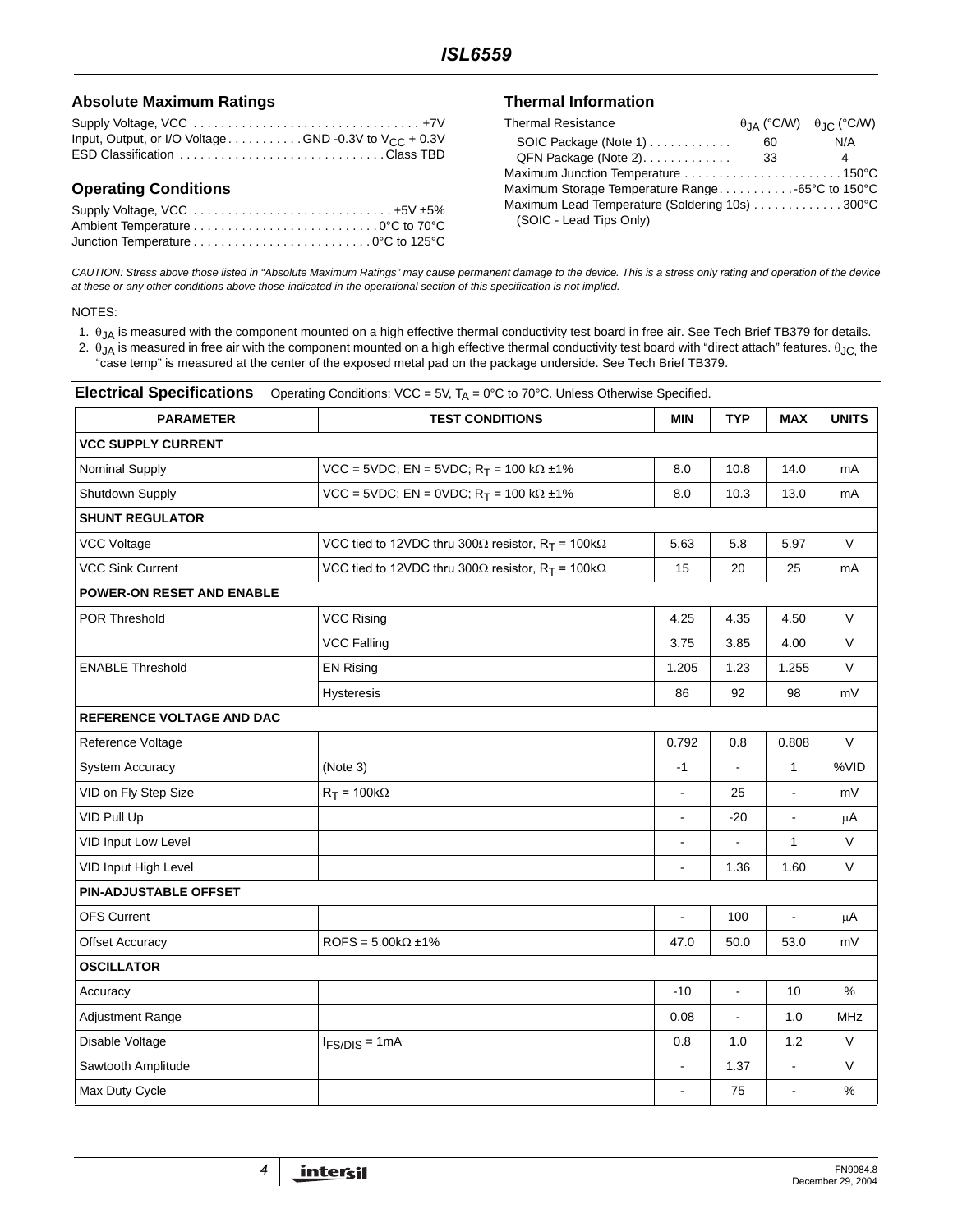# *ISL6559*

|  | Electrical Specifications Operating Conditions: VCC = 5V, TA = 0°C to 70°C. Unless Otherwise Specified. (Continued) |  |
|--|---------------------------------------------------------------------------------------------------------------------|--|
|--|---------------------------------------------------------------------------------------------------------------------|--|

| <b>PARAMETER</b>                          | <b>TEST CONDITIONS</b>                      | <b>MIN</b>               | <b>TYP</b>               | <b>MAX</b>     | <b>UNITS</b> |
|-------------------------------------------|---------------------------------------------|--------------------------|--------------------------|----------------|--------------|
| <b>ERROR AMPLIFIER</b>                    |                                             |                          |                          |                |              |
| Open-Loop Gain                            | $R_L = 10k\Omega$ to ground                 | $\overline{\phantom{a}}$ | 72                       | $\blacksquare$ | dB           |
| Open-Loop Bandwidth                       | $C_1 = 100pF$ , $R_1 = 10k\Omega$ to ground |                          | 18                       |                | <b>MHz</b>   |
| <b>Slew Rate</b>                          | $C_L = 100pF$ , Load = ±400mA               | $\overline{\phantom{a}}$ | 7.1                      | 11             | $V/\mu s$    |
| Maximum Output Voltage                    | $R_1 = 10k\Omega$ to ground                 | 3.6                      | 4.5                      |                | $\vee$       |
| Source Current                            |                                             | 3.0                      | 7.0                      | 9.5            | mA           |
| <b>Sink Current</b>                       |                                             | 1.6                      | 3.0                      | 5.4            | mA           |
| <b>REMOTE-SENSE AMPLIFIER</b>             |                                             |                          |                          |                |              |
| Input Impedance                           |                                             | $\blacksquare$           | 80                       |                | $k\Omega$    |
| <b>Bandwidth</b>                          |                                             |                          | 20                       |                | <b>MHz</b>   |
| <b>Slew Rate</b>                          |                                             |                          | 6                        |                | $V/\mu s$    |
| <b>SENSE CURRENT</b>                      |                                             |                          |                          |                |              |
| <b>IOUT Accuracy</b>                      | $ISEN1 = ISEN2 = ISEN3 = ISEN4 = 50µA$      | $-5$                     | $\overline{\phantom{a}}$ | 5              | %            |
| <b>ISEN Offset Voltage</b>                |                                             |                          | 6                        |                | mV           |
| Over-Current Trip Level                   |                                             | 72                       | 90                       | 108            | μA           |
| <b>POWER GOOD AND PROTECTION MONITORS</b> |                                             |                          |                          |                |              |
| PGOOD Low Voltage                         | $I_{PGOOD} = 4mA$                           | $\overline{\phantom{a}}$ | $\blacksquare$           | 0.4            | $\vee$       |
| Under-Voltage Offset From VID             | <b>VSEN Falling</b>                         | 320                      | 350                      | 420            | mV           |
| Over-Voltage Threshold                    | <b>VSEN Rising</b>                          | 2.08                     | 2.13                     | 2.20           | $\vee$       |
| <b>OVP Voltage</b>                        | $I_{\text{OVP}}$ = 100mA, VCC = 5V          | 2.2                      | 3.28                     | 4.0            | $\vee$       |

NOTE:

3. These parts are designed and adjusted for accuracy within the system tolerance

# **Functional Pin Description**



# **GND**

Bias and reference ground for the IC.

# **OVP**

Over-voltage protection pin. This pin pulls to VCC and is latched when an over-voltage condition is detected. Connect this pin to the gate of an SCR or MOSFET tied across  $V_{IN}$ and ground to prevent damage to a load device.

# **VID4, VID3, VID2, VID1, VID0**

The state of these five inputs program the internal DAC, which provides the reference voltage for output regulation. Connect these pins to either open-drain or active pull-up type outputs. Pulling these pins above 2.9V can cause a reference offset inaccuracy.

# **OFS**

Connecting a resistor between this pin and ground creates a positive offset voltage which is added to the DAC voltage, allowing easy implementation of load-line regulation. For no offset, simply tie this pin to ground.

# **FB and COMP**

The internal error amplifier inverting input and output respectively. Connect the external R-C feedback compensation network of the regulator to these pins.

# **IOUT**

The current carried out of this pin is proportional to output current and can be used to incorporate output voltage droop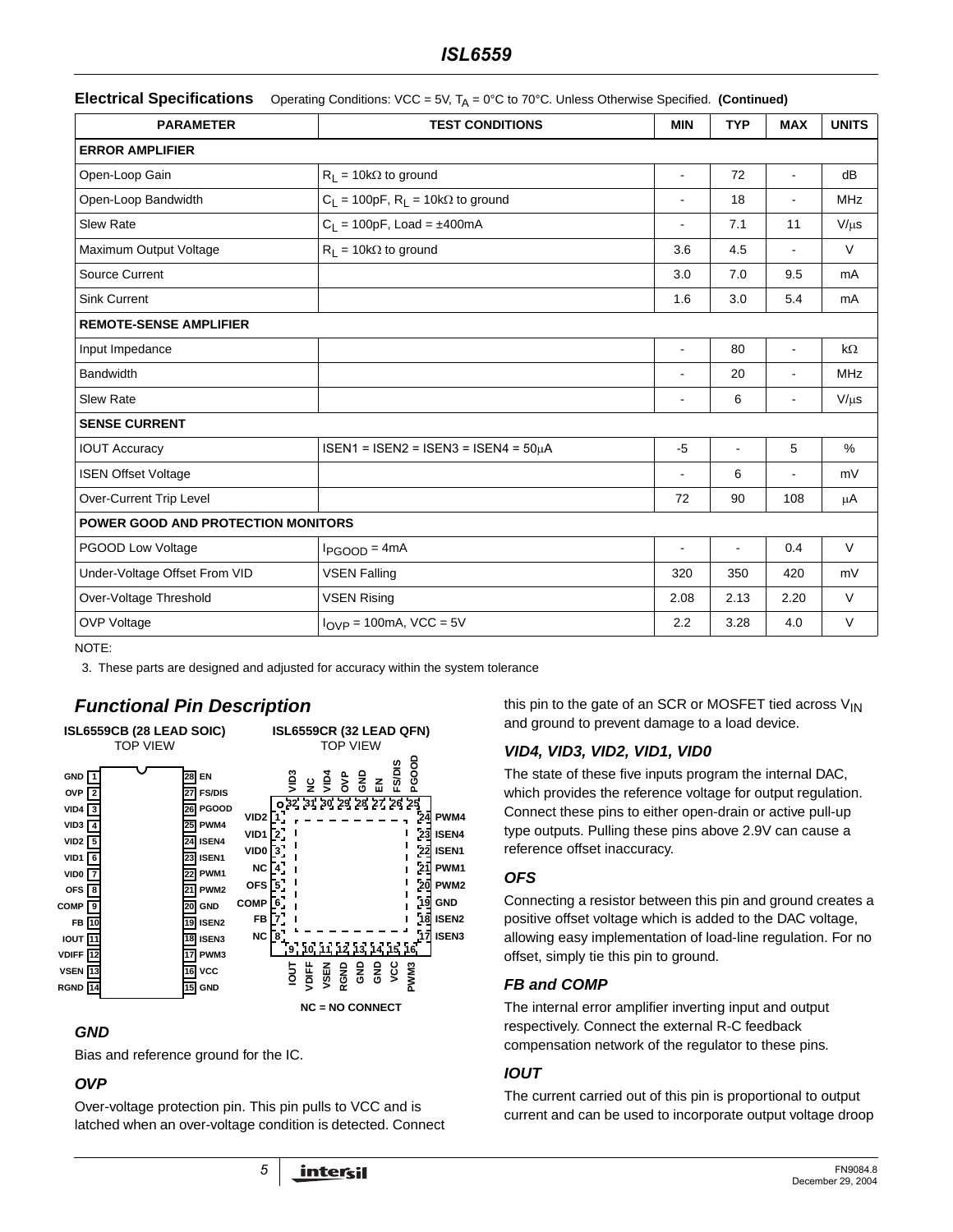and/or load sharing. The scale factor is set by the ratio of the ISEN resistors and the lower MOSFET r<sub>DS(ON)</sub>. If droop is desired, connect this pin to FB. When not used for droop or load sharing, simply leave this pin open.

# **VSEN, RGND, VDIFF**

VSEN and RGND are the inputs to the differential remotesense amplifier. Connect these pins to the sense points of the remote load. Connect an appropriately sized feedback resistor,  $R_{FB}$ , between VDIFF and FB.

### **VCC**

Supplies all the power necessary to operate the chip. The IC starts to operate when the voltage on this pin exceeds the rising POR threshold and shuts down when the voltage on this pin drops below the falling POR threshold. Connect this pin directly to a +5V supply or through a series 300Ω resistor to a +12V supply.

# **ISEN1, ISEN2, ISEN3, ISEN4**

Current sense inputs. A resistor connected between these pins and their respective phase node sets a current proportional to the current in the lower MOSFET during it's conduction interval. This current is used as a reference for channel balancing, load sharing, protection, and load-line regulation. Inactive channels should have their respective sense inputs left open.

# **PWM1, PWM2, PWM3, PWM4**

Pulse-width modulating outputs. Connect these pins to the individual HIP660x driver PWM input pins. These logic outputs command the driver IC(s) in switching the halfbridge configuration of MOSFETs.The number of active channels is determined by the state of PWM3 and PWM4. If PWM3 is tied to VCC, this indicates to the controller that two channel operation is desired. In this case, PWM 4 should be left open or tied to VCC. Shorting PWM4 to VCC indicates that three channel operation is desired.

# **PGOOD**

Power good is an open-drain logic output that changes to a logic low when the voltage at VDIFF is 350mV below the VID setting or above 2.2V.

# **FS/DIS**

A dual function pin for setting the switching frequency and disabling the controller. Place a resistor from this pin to ground to set the switching frequency between 80kHz and 1MHz. Pulling this pin below 0.8V disables the controller.

# **EN**

Threshold sensitive enable input of the controller. Transition this pin above 1.23V (typical enable threshold) to initiate a soft-start cycle. Pull this pin below 1.14V, taking into account the enable hysteresis, to disable the controller once in operation. Connect a resistor divider to this pin to set the power-on voltage level for proper coordination with Intersil

MOSFET drivers. If this function is not required, simply tie this pin to VCC.

### **Multi-Phase Power Conversion**

Microprocessor load current profiles have changed to the point where the multi-phase power conversion advantage is pronounced. The technical challenges associated with producing a single-phase converter which is both costeffective and thermally viable have forced a change to the cost-saving approach of multi-phase. The ISL6559 controller helps reduce the complexity of implementation by integrating vital functions and requiring minimal output components. The block diagram in Figure 1 provides a top level view of multi-phase power conversion using the ISL6559 controller.

### **Interleaving**

The switching of each channel in a multi-phase converter is timed to be symmetrically out of phase with each of the other channels. In a 3-phase converter, each channel switches 1/3 cycle after the previous channel and 1/3 cycle before the following channel. As a result, the three-phase converter has a combined ripple frequency three times greater than the ripple frequency of any one phase. In addition, the peak-topeak amplitude of the combined inductor currents is reduced in proportion to the number of phases (Equations 1 and 2). Increased ripple frequency and lower ripple amplitude mean that the designer can use less per-channel inductance and lower total output capacitance for any performance specification.





Figure 1 illustrates the multiplicative effect on output ripple frequency. The three channel currents (IL1, IL2, and IL3), combine to form the AC ripple current and the DC load current. The ripple component has three times the ripple frequency of each individual channel current. Each PWM pulse is terminated 1/3 of a cycle, or 1.33µs, after the PWM pulse of the previous phase. The peak-to-peak current waveforms for each phase is about 7A, and the dc components of the inductor currents combine to feed the load.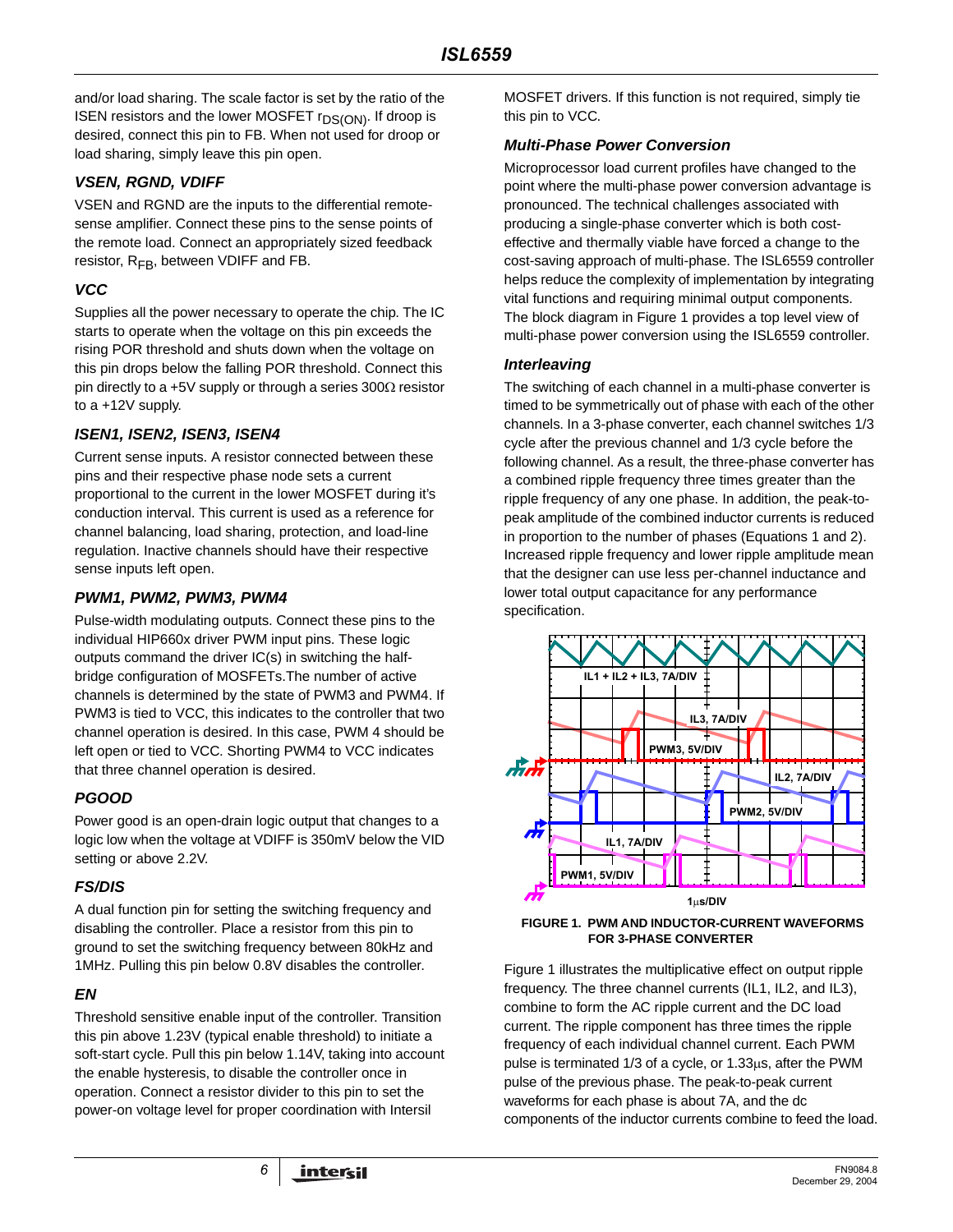To understand the reduction of ripple current amplitude in the multi-phase circuit, examine the equation representing an individual channel's peak-to-peak inductor current.

$$
I_{PP} = \frac{(V_{IN} - V_{OUT}) V_{OUT}}{Lf_S V_{IN}}
$$
 (EQ. 1)

In Equation 1,  $V_{IN}$  and  $V_{OUT}$  are the input and output voltages respectively, L is the single-channel inductor value, and  $f_S$  is the switching frequency.

The output capacitors conduct the ripple component of the inductor current. In the case of multi-phase converters, the capacitor current is the sum of the ripple currents from each of the individual channels. Compare Equation 1 to the expression for the peak-to-peak current after the summation of N symmetrically phase-shifted inductor currents in Equation 2. Peak-to-peak ripple current decreases by an amount proportional to the number of channels. Outputvoltage ripple is a function of capacitance, capacitor equivalent series resistance (ESR), and inductor ripple current. Reducing the inductor ripple current allows the designer to use fewer or less costly output capacitors.

$$
I_{C, PP} = \frac{(V_{1N} - N V_{OUT}) V_{OUT}}{Lf_S V_{1N}}
$$
 (EQ. 2)

Another benefit of interleaving is to reduce input ripple current. Input capacitance is determined in part by the maximum input ripple current. Multi-phase topologies can improve overall system cost and size by lowering input ripple current and allowing the designer to reduce the cost of input capacitance. The example in Figure 2 illustrates input currents from a three-phase converter combining to reduce the total input ripple current.



**CAPACITOR RMS CURRENT FOR 3-PHASE CONVERTER**

The converter depicted in Figure 2 delivers 36A to a 1.5V load from a 12V input. The RMS input capacitor current is 5.9A. Compare this to a single-phase converter also stepping down 12V to 1.5V at 36A. The single-phase

converter has 11.9A RMS input capacitor current. The single-phase converter must use an input capacitor bank with twice the RMS current capacity as the equivalent threephase converter.

Figures 15, 16 and 17 in the section entitled Input Capacitor Selection can be used to determine the input-capacitor RMS current based on load current, duty cycle, and the number of channels. They are provided as aids in determining the optimal input capacitor solution. Figure 18 shows the single phase input-capacitor RMS current for comparison.

# **PWM Operation**

The timing of each converter leg is set by the number of active channels. The default channel setting for the ISL6559 is four. One switching cycle is defined as the time between PWM1 pulse termination signals. The pulse termination signal is an internally generated clock signal which triggers the falling edge of PWM1. The cycle time of the pulse termination signal is the inverse of the switching frequency set by the resistor between the FS/DIS pin and ground. Each cycle begins when the clock signal commands the channel-1 PWM output to go low. The PWM1 transition signals the channel-1 MOSFET driver to turn off the channel-1 upper MOSFET and turn on the channel-1 synchronous MOSFET. In the default channel configuration, the PWM2 pulse terminates 1/4 of a cycle after PWM1. The PWM 3 output follows another 1/4 of a cycle after PWM2. PWM4 terminates another 1/4 of a cycle after PWM3.

If PWM3 is connected to VCC, then two channel operation is selected and the PWM2 pulse terminates 1/2 of a cycle later. Connecting PWM4 to VCC selects three channel operation and the pulse-termination times are spaced in 1/3 cycle increments.

Once a PWM signal transitions low, it is held low for a minimum of 1/4 cycle. This forced off time is required to ensure an accurate current sample. Current sensing is described in the next section. After the forced off time expires, the PWM output is enabled. The PWM output state is driven by the position of the error amplifier output signal,  $V_{\rm COMB}$  minus the current correction signal relative to the sawtooth ramp as illustrated in Figure 1. When the modified  $V_{\rm COMP}$  voltage crosses the sawtooth ramp, the PWM output transitions high. The MOSFET driver detects the change in state of the PWM signal and turns off the synchronous MOSFET and turns on the upper MOSFET. The PWM signal will remain high until the pulse termination signal marks the beginning of the next cycle by triggering the PWM signal low.

# **Current Sensing**

During the forced off time following a PWM transition low, the controller senses channel load current by sampling the voltage across the lower MOSFET r<sub>DS(ON)</sub>, see Figure 3. A ground-referenced amplifier, internal to the ISL6559, connects to the PHASE node through a resistor,  $R_{\text{ISFN}}$ . The voltage across  $R_{\text{ISEN}}$  is equivalent to the voltage drop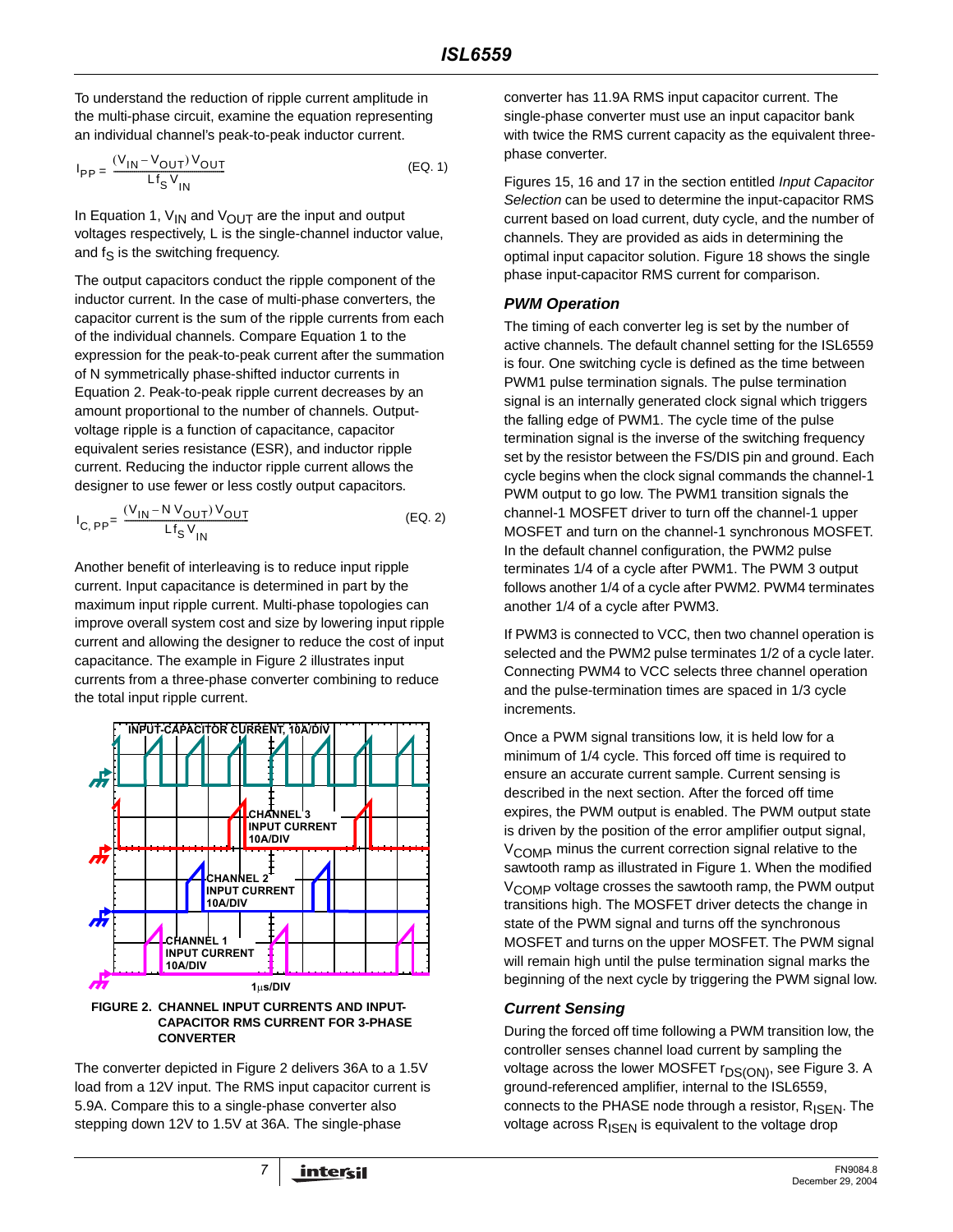

#### **FIGURE 3. INTERNAL AND EXTERNAL CURRENT-SENSING CIRCUITRY**

across the R<sub>DS(ON)</sub> of the lower MOSFET while it is conducting. The resulting current into the ISEN pin is proportional to the channel current, I<sub>L</sub>. The ISEN current is then sampled and held after sufficient settling time every switching cycle. The sampled current,  $I_n$ , is used for channelcurrent balance, load-line regulation, overcurrent protection, and module current sharing. From Figure 3, the following equation for  $I_n$  is derived:

$$
I_n = I_L \frac{r_{DS(ON)}}{R_{ISEN}}
$$
 (EQ. 3)

where  $I_L$  is the channel current.

If R<sub>DS(ON)</sub> sensing is not desired, an independent currentsense resistor in series with the lower MOSFET source can serve as a sense element. The circuitry shown in Figure 3 represents channel n of an N-channel converter. This circuitry is repeated for each channel in the converter, but may not be active depending upon the status of the PWM3 and PWM4 pins as described in the previous section.

### **Channel-Current Balance**

The sampled current,  $I_n$ , from each active channel is used to gauge both overall load current and the relative channel current carried in each leg of the converter. The individual sample currents are summed and divided by the number of



**NOTE: \*CHANNELS 3 and 4 are OPTIONAL.**



active channels. The resulting average current,  $I_{AVG}$ , provides a measure of the total load current demand on the converter and the appropriate level of channel current. Using Figures 3 and 4, the average current is defined as

$$
I_{AVG} = \frac{I_1 + I_2 + ... I_N}{N}
$$
 (EQ. 4)  

$$
I_{AVG} = \frac{I_{OUT}}{N} \frac{I_{DS(ON)}}{R_{ISBN}}
$$

where N is the number of active channels and  $I_{\text{OUT}}$  is the total load current.

The average current is then subtracted from the individual channel sample currents. The resulting error current,  $I_{FR}$ , is then filtered before it adjusts  $V_{\text{COMP}}$  The modified  $V_{\text{COMP}}$ signal is compared to a sawtooth ramp signal and produces a pulse width which corrects for any unbalance and drives the error current toward zero. Figure 4 illustrates Intersil's patented current-balance method as implemented on channel-1 of a multi-phase converter.

Two considerations designers face are MOSFET selection and inductor design. Both are significantly improved when channel currents track at any load level. The need for complex drive schemes for multiple MOSFETs, exotic magnetic materials, and expensive heat sinks is avoided. Resulting in a cost-effective and easy to implement solution relative to single-phase conversion. Channel-current balance insures the thermal advantage of multi-phase conversion is realized. Heat dissipation is spread over multiple channels and a greater area than single phase approaches.

In some circumstances, it may be necessary to deliberately design some channel-current unbalance into the system. In a highly compact design, one or two channels may be able to cool more effectively than the other(s) due to nearby air flow or heat sinking components. The other channel(s) may have more difficulty cooling with comparatively less air flow and heat sinking. The hotter channels may also be located close to other heat-generating components tending to drive their temperature even higher. In these cases, the proper selection of the current sense resistors ( $R_{\text{ISEN}}$  in Figure 3) introduces channel current unbalance into the system. Increasing the value of  $R_{\text{ISFN}}$  in the cooler channels and decreasing it in the hotter channels moves all channels into thermal balance at the expense of current balance.

# **Voltage Regulation**

The output of the error amplifier,  $V_{\text{COMP}}$  is compared to the sawtooth waveform to modulate the pulse width of the PWM signals. The PWM signals control the timing of the Intersil MOSFET drivers and regulate the converter output to the specified reference voltage. Three distinct inputs to the error amplifier determine the voltage level of  $V_{\text{COMP}}$  The internal and external circuitry which control voltage regulation is illustrated in Figure 5.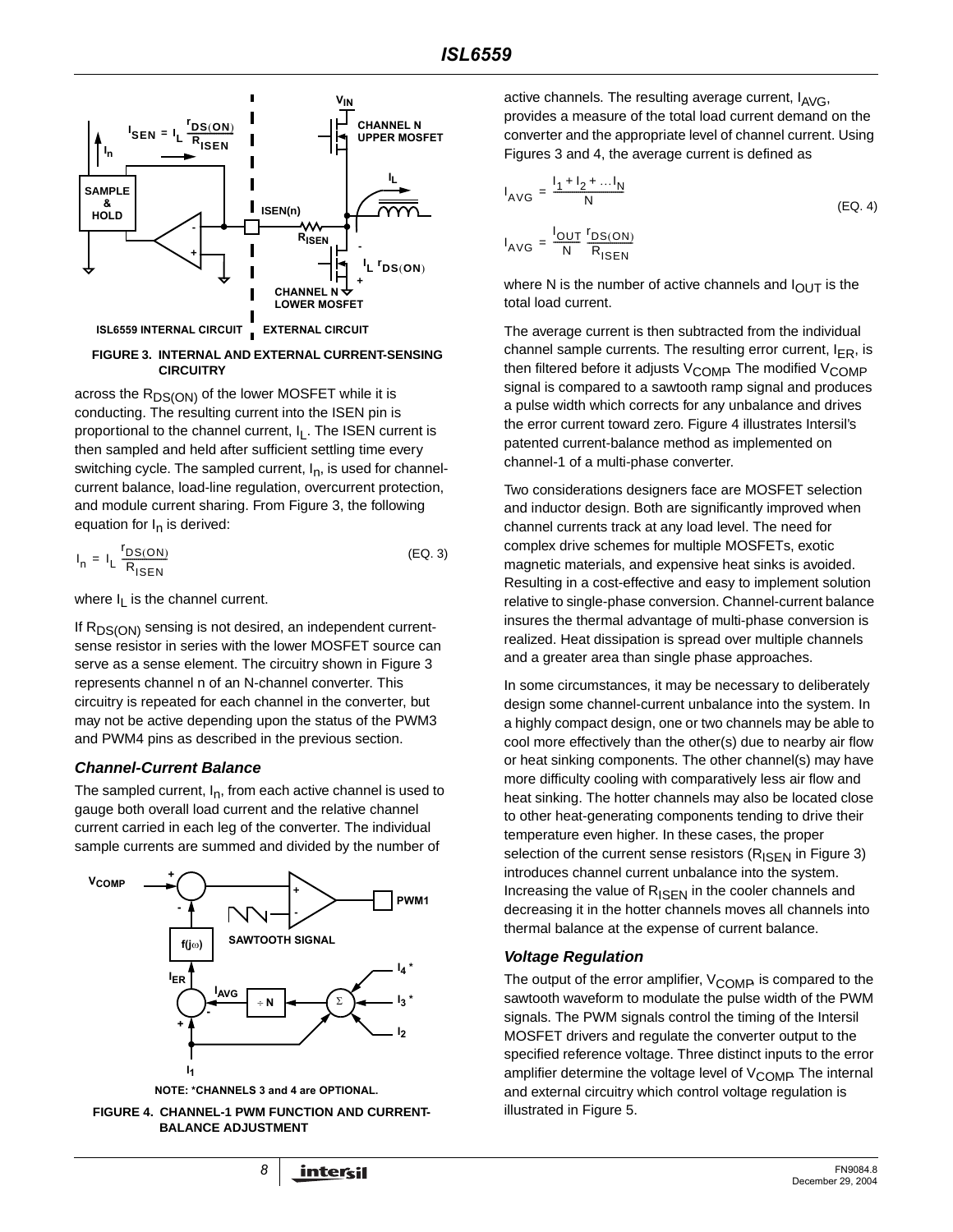Most multi-phase controllers simply have the output voltage fed back to the inverting input of the error amplifier through a resistor. The ISL6559 features an internal differential remote-sense amplifier in the feedback path. The amplifier removes the voltage error encountered when measuring the output voltage relative to the local controller ground reference point, resulting in a more accurate means of sensing output voltage. Connect the microprocessor sense pins to the non-inverting input, VSEN, and inverting input, RGND, of the remote-sense amplifier. The remote-sense amplifier output,  $V_{\text{DIFF}}$  is then tied through an external resistor to the inverting input of the error amplifier.

A digital to analog converter (DAC) generates a reference voltage based on the state of logic signals at pins VID4 through VID0. The DAC decodes the a 5-bit logic signal (VID) into one of the discrete voltages shown in Table 1. Each VID input offers a 20µA pull-up to an internal 2.5V source for use with open-drain outputs. External pull-up resistors or active-high output stages can augment the pullup current sources, but a slight accuracy error can occur if they are pulled above 2.9V. The DAC-selected reference voltage is connected to the non-inverting input of the error amplifier.

The ISL6559 features a second non-inverting input to the error amplifier which allows the user to directly offset the DAC reference voltage in the positive direction only. The offset voltage is created by an internal current source which





feeds out the OFS pin into a user selected external resistor to ground. The resulting voltage across the resistor,  $V_{\text{OFS}}$ , is internally divided down by ten to create the offset voltage. This method of offsetting the DAC voltage is more accurate than external methods of level-shifting the FB pin.

### **TABLE 1. VOLTAGE IDENTIFICATION CODES**

| VID4        | VID <sub>3</sub> | VID <sub>2</sub> | VID1         | VID <sub>0</sub> | <b>DAC</b> |
|-------------|------------------|------------------|--------------|------------------|------------|
| 0           | 0                | 0                | 0            | 0                | 1.550      |
| 0           | 0                | 0                | 0            | 1                | 1.525      |
| 0           | 0                | 0                | 1            | 0                | 1.500      |
| 0           | 0                | 0                | 1            | $\mathbf{1}$     | 1.475      |
| 0           | 0                | 1                | 0            | 0                | 1.450      |
| 0           | 0                | 1                | 0            | 1                | 1.425      |
| 0           | 0                | 1                | 1            | 0                | 1.400      |
| 0           | 0                | 1                | 1            | 1                | 1.375      |
| 0           | 1                | 0                | 0            | 0                | 1.350      |
| 0           | 1                | 0                | 0            | 1                | 1.325      |
| 0           | 1                | 0                | 1            | 0                | 1.300      |
| 0           | 1                | 0                | 1            | 1                | 1.275      |
| 0           | $\mathbf{1}$     | 1                | 0            | 0                | 1.250      |
| 0           | 1                | 1                | 0            | 1                | 1.225      |
| 0           | 1                | 1                | 1            | 0                | 1.200      |
| 0           | 1                | 1                | 1            | 1                | 1.175      |
| 1           | 0                | 0                | 0            | 0                | 1.150      |
| $\mathbf 1$ | 0                | 0                | 0            | 1                | 1.125      |
| 1           | 0                | 0                | 1            | 0                | 1.100      |
| 1           | 0                | 0                | 1            | 1                | 1.075      |
| 1           | 0                | 1                | 0            | 0                | 1.050      |
| 1           | 0                | 1                | 0            | 1                | 1.025      |
| 1           | 0                | 1                | 1            | 0                | 1.000      |
| 1           | 0                | 1                | 1            | $\mathbf{1}$     | 0.975      |
| 1           | 1                | 0                | 0            | 0                | 0.950      |
| 1           | 1                | 0                | 0            | $\mathbf{1}$     | 0.925      |
| 1           | 1                | 0                | 1            | 0                | 0.900      |
| 1           | 1                | 0                | $\mathbf{1}$ | 1                | 0.875      |
| 1           | 1                | 1                | 0            | 0                | 0.850      |
| 1           | 1                | 1                | 0            | 1                | 0.825      |
| 1           | 1                | 1                | 1            | 0                | 0.800      |
| 1           | $\mathbf{1}$     | 1                | $\mathbf 1$  | 1                | Shutdown   |

The integrating compensation network shown in Figure 5 assures that the steady-state error in the output voltage is limited to the error in the reference voltage (output of the DAC) plus offset errors in the OFS current source, remotesense and error amplifiers. Intersil specifies the guaranteed tolerance of the ISL6559 to include all variations in current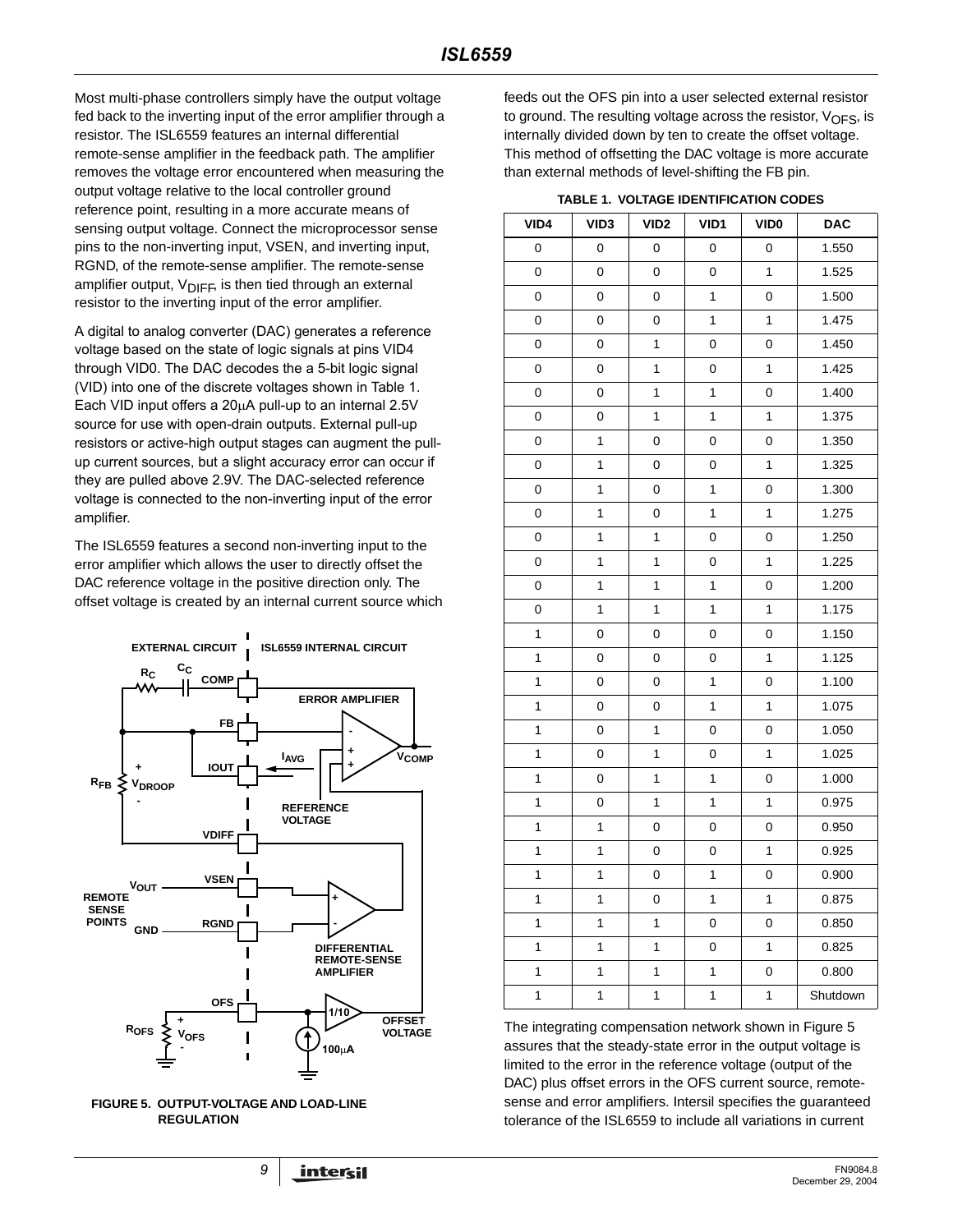sources, amplifiers and the reference so that the output voltage remains within the specified system tolerance of ±1% over temperature.

### **LOAD-LINE REGULATION**

Microprocessor load current demands change from near noload to full load often during operation. The resulting sizable transient current slew rate causes an output voltage spike since the converter is not able to respond fast enough to the rapidly changing current demands. The magnitude of the spike is dictated by the ESR and ESL of the output capacitors selected. In order to drive the cost of the output capacitor solution down, one commonly accepted approach is active voltage positioning. By adding a well controlled output impedance, the output voltage can effectively be level shifted in a direction which works against the voltage spike.

The average current of all the active channels,  $I_{\text{AVG}}$ , flows out IOUT, see Figure 5. IOUT is connected to FB through a load-line regulation resistor,  $R_{FB}$ . The resulting voltage drop across  $R_{FB}$  is proportional to the output current, effectively creating an output voltage droop with a steady-state value defined as

$$
V_{\text{DROOP}} = I_{\text{AVG}} R_{\text{FB}} \tag{EQ. 5}
$$

In most cases, each channel uses the same  $R_{\text{ISEN}}$  value to sense current. A more complete expression for V<sub>DROOP</sub> is derived by combining equations 3 and 4.

$$
V_{DROOP} = \frac{I_{OUT}}{N} \frac{r_{DS(ON)}}{R_{ISEN}} R_{FB}
$$
 (EQ. 6)

Droop is an optional feature of the ISL6559. If active voltage positioning is not required, simply leave the IOUT pin open.

# **REFERENCE OFFSET**

Typical microprocessor tolerance windows are centered around a nominal DAC set point. Implementing a load-line would require offsetting the output voltage above this nominal DAC set point. Centering the load-line within the static specification window. The ISL6559 features an internal 100µA current source which feeds out the OFS pin. Placing a resistor from OFS and ground allows the user to set the amount of positive offset desired directly to the reference voltage. The voltage developed across the OFS resistor,  $R<sub>OFS</sub>$ , is divided down internally by a factor of 10 and directly counters the DAC voltage at the error amplifier non-inverting input. Select the resistor value based on the voltage offset desired,  $V_{\text{OFS}}$ , using Equation 6.

$$
R_{\text{OFS}} = \frac{V_{\text{OFS}} \cdot 10}{100 \mu \text{A}} \tag{Eq. 7}
$$

### **DYNAMIC VID**

Next generation microprocessors can change VID inputs at any time while the regulator is in operation. The power management solution is required to monitor the DAC inputs and respond to VID voltage transitions or 'on-the-fly' VID changes, in a controlled manner. Supervising the safe output voltage transition within the DAC range of the processor without discontinuity or disruption.

The ISL6559 checks the five VID inputs at the beginning of each channel-1 switching cycle. If the VID code has changed, the controller waits one complete switching cycle to validate the new code. If the VID code is stable for this entire switching cycle, then the controller will begin executing the output voltage change. The controller begins incrementing the reference voltage by making 25mV steps every two switching cycles until it reaches the new VID code.

The total time required for a VID change,  $t_{\text{DV}}$ , is dependent on the switching frequency  $(f_S)$ , the size of the change (∆VID), and the time before the next switching cycle begins. Since the ISL6559 recognizes VID-code changes only at the beginning of switching cycles, up to one full cycle may pass before a VID change registers. This is followed by a onecycle wait before the output voltage begins to change. The one-cycle uncertainty in Equation 8 is due to the possibility that the VID code change may occur up to one full cycle before being recognized.

$$
\frac{1}{f_S} \left( \frac{2\Delta VID}{0.025} - 1 \right) < t_{DV} \le \frac{1}{f_S} \left( \frac{2\Delta VID}{0.025} \right) \tag{Eq. 8}
$$

The time required for a converter running with  $f_S = 500k$ Hz to make a 1.2V to 1.4V reference-voltage change is between 30µs and 32µs as calculated using Equation 8. This example is also illustrated in Figure 7.



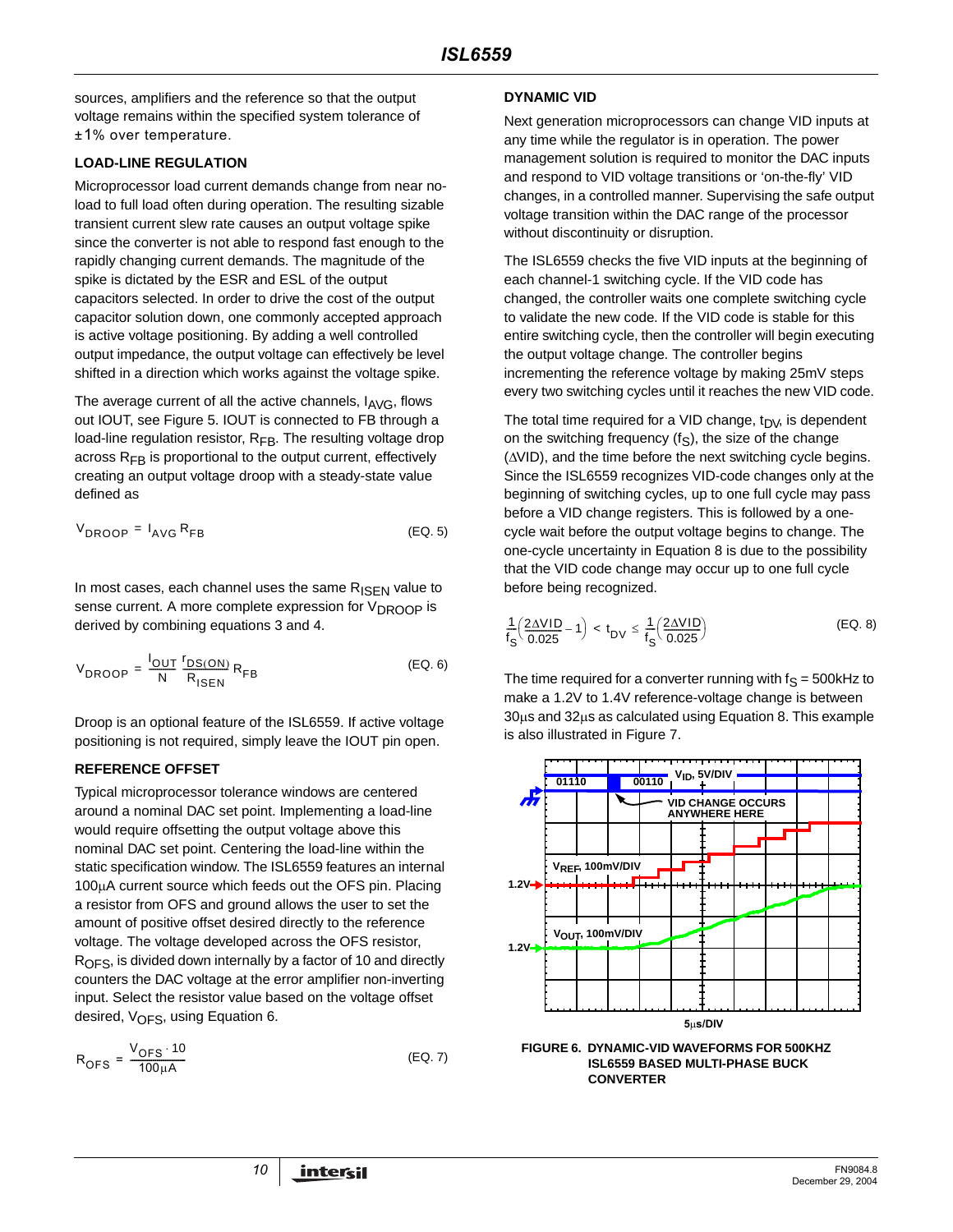# **Operation Initialization**

Before converter operation is initialized, proper conditions must exist on the enable and disable inputs. Once these conditions are met, the controller begins a soft-start interval. Once the output voltage is within the proper window of operation, the PGOOD output changes state to update an external system monitor.

# **Enable and Disable**

The PWM outputs are held in a high-impedance state to assure the drivers remain off while in shutdown mode. Four separate input conditions must be met before the ISL6559 is released from shutdown mode.

First, the bias voltage applied at VCC must reach the internal power-on reset (POR) circuit rising threshold. Once this threshold is met, the EN input signal becomes the gate for soft-start initialization. Hysteresis between the rising and falling thresholds insures that once enabled, the ISL6559 will not inadvertently turn off unless the bias voltage drops substantially. See Electrical Specifications for specifics on POR rising and falling thresholds.



#### **FIGURE 7. POWER SEQUENCING USING THRESHOLD-SENSITIVE ENABLE (EN) FUNCTION**

Second, the ISL6559 features an enable input (EN) for power sequencing between the controller bias voltage and another voltage rail. The enable comparator holds the ISL6559 in shutdown until the voltage at EN rises above 1.23V. The enable comparator has about 90mV of hysteresis to prevent bounce. It is important that the driver ICs reach their POR level before the ISL6559 becomes enabled. The schematic in Figure 7 demonstrates sequencing the ISL6559 with the HIP660X family of Intersil MOSFET drivers which require 12V bias.

Third, the frequency select\disable input (FS/DIS) will shutdown the converter when pulled to ground. Under this condition, the internal oscillator is disabled. The oscillator resumes operation upon release of FS/DIS and a soft-start sequence is initiated.

The 11111 VID code is reserved as a signal to the controller that no load is present. The controller will enter shutdown mode after receiving this code and will start up upon receiving any other code. This code is not intended as a means of enabling the controller when a load is present.

To enable the controller, VCC must be greater than the POR threshold; the voltage on EN must be greater than 1.23V; FS/DIS must not be grounded; and VID cannot be equal to 11111. Once these conditions are true, the controller immediately initiates a soft-start sequence.

# **Soft-Start**

The soft-start time,  $t_{SS}$ , is determined by an 11-bit counter that increments with every pulse of the phase clock. For example, a converter switching at 250kHz per phase has a soft-start time of

$$
T_{SS} = \frac{2048}{f_{SW}} = 8.3 \text{ms}
$$
 (EQ. 9)

During the soft-start interval, the soft-start voltage,  $V_{\text{RAMP}}$ , increases linearly from zero to 140% of the programmed DAC voltage. At the same time a current source,  $I_{\rm{RAMP}}$ , is decreasing from 160µA down to zero. These signals are connected as shown in Figure 8 ( $I_{\text{OUT}}$  may or may not be connected to FB depending on the particular application).



#### **FIGURE 8. RAMP CURRENT AND VOLTAGE FOR REGULATING SOFT-START SLOPE AND DURATION**

The ideal diodes in Figure 8 assure that the controller tries to regulate its output to the lower of either the reference voltage or V<sub>RAMP</sub>. Since I<sub>RAMP</sub> creates an initial offset across R<sub>FB</sub> of  $(R<sub>FB</sub> x 160<sub>µ</sub>A)$ , the first PWM pulse will not be seen until V<sub>RAMP</sub> is greater than the R<sub>FB</sub> I<sub>RAMP</sub> offset. This produces a delay after the ISL6559 enables before the output voltage starts moving. For example, if VID = 1.5V,  $R_{FR}$  = 1k $\Omega$  and  $T_{SS}$ = 8.3ms, the delay time can be expressed using Equation 10.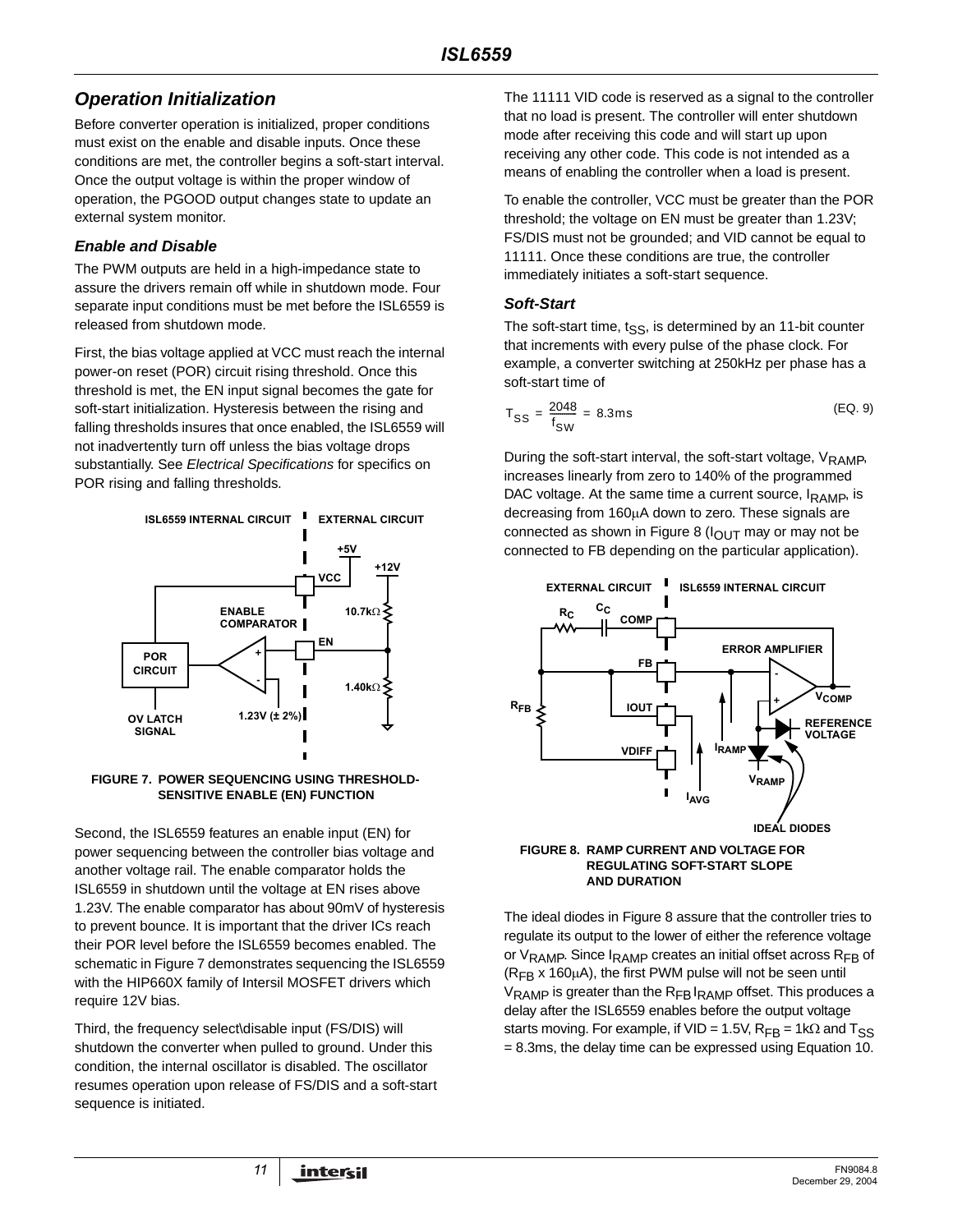$$
t_{DELAY} = \frac{T_{SS}}{1 + \frac{1.4 \, (\text{VID})}{R_{FB} 160 \times 10^{-6}}} = 560 \,\mu s \tag{EQ.10}
$$

Following the delay, the soft start ramps linearly until  $V_{\text{RAMP}}$ reaches VID. For the system described above, this first linear ramp will continue for approximately

$$
R = \frac{T_{SS}}{1.4} - t_{DELAY}
$$
 (EQ. 1)  
= 5.27ms

The final portion of the soft-start sequence is the time remaining after  $V_{\text{RAMP}}$  reaches VID and before  $I_{\text{RAMP}}$  gets to zero. This is also characterized by a slight change in the slope of the output voltage ramp which, for the current example, exists for a time of

$$
t_{\text{RAMP2}} = T_{\text{SS}} - t_{\text{RAMP1}} - t_{\text{DELAY}} \tag{Eq. 12}
$$
  
= 2.34ms

This behavior is seen in the example in Figure 9 of a converter switching at 500kHz. For this converter,  $R_{FB}$  is set to 2.67k $\Omega$ leading to  $T_{SS} = 4.0$ ms,  $t_{DELAY} = 700$ ns,  $t_{RAMP1} = 2.23$ ms, and  $t_{\text{RAMP2}} = 1.17 \text{ms}$ .



**MULTI-PHASE BUCK CONVERTER**

NOTE: Switching frequency 500kHz and R<sub>FB</sub> = 2.67kΩ

# **Fault Monitoring and Protection**

The ISL6559 actively monitors voltage and current feedback to detect fault conditions. Fault monitors trigger protective measures to prevent damage to a microprocessor load. One common power good indication signal is provided for linking to external system monitors. The schematic in Figure 10

outlines the interaction between the fault monitors and the power good signal.



**FIGURE 10. POWER GOOD AND PROTECTION CIRCUITRY**

# **Power Good Signal**

The power good pin (PGOOD) is an open-drain logic output which indicates that the converter is operating properly and the output voltage is within a set window. The under-voltage (UV) and over-voltage (OV) comparators create the output voltage window. The controller also takes advantage of current feedback to detect output over-current (OC) conditions. PGOOD pulls low during shutdown and releases high during soft-start once the output voltage exceeds the UV threshold. Once high, PGOOD will only transition low when the controller is disabled or a fault condition is detected. It will return high under certain circumstances once a fault clears.

# **Under-Voltage Protection**

The voltage on  $V_{\text{DIFF}}$  is internally offset by 350mV before it is compared with the DAC reference voltage. By positively offsetting the output voltage, an UV threshold is created which moves relative to the VID code. During soft-start, the slow rising output voltage eventually exceeds the UV threshold. Assuming the POR leg of the PGOOD NOR gate has not detected an OC fault, the PGOOD signal will go high.

If a fault condition arises during operation and the output voltage drops below the UV threshold, PGOOD will immediately pull low, but converter operation will continue. PGOOD will return high once the output voltage surpasses the UV threshold.

If the ISL6559 is disabled during operation, the PGOOD signal will not pull low until the output voltage decays below the UV threshold.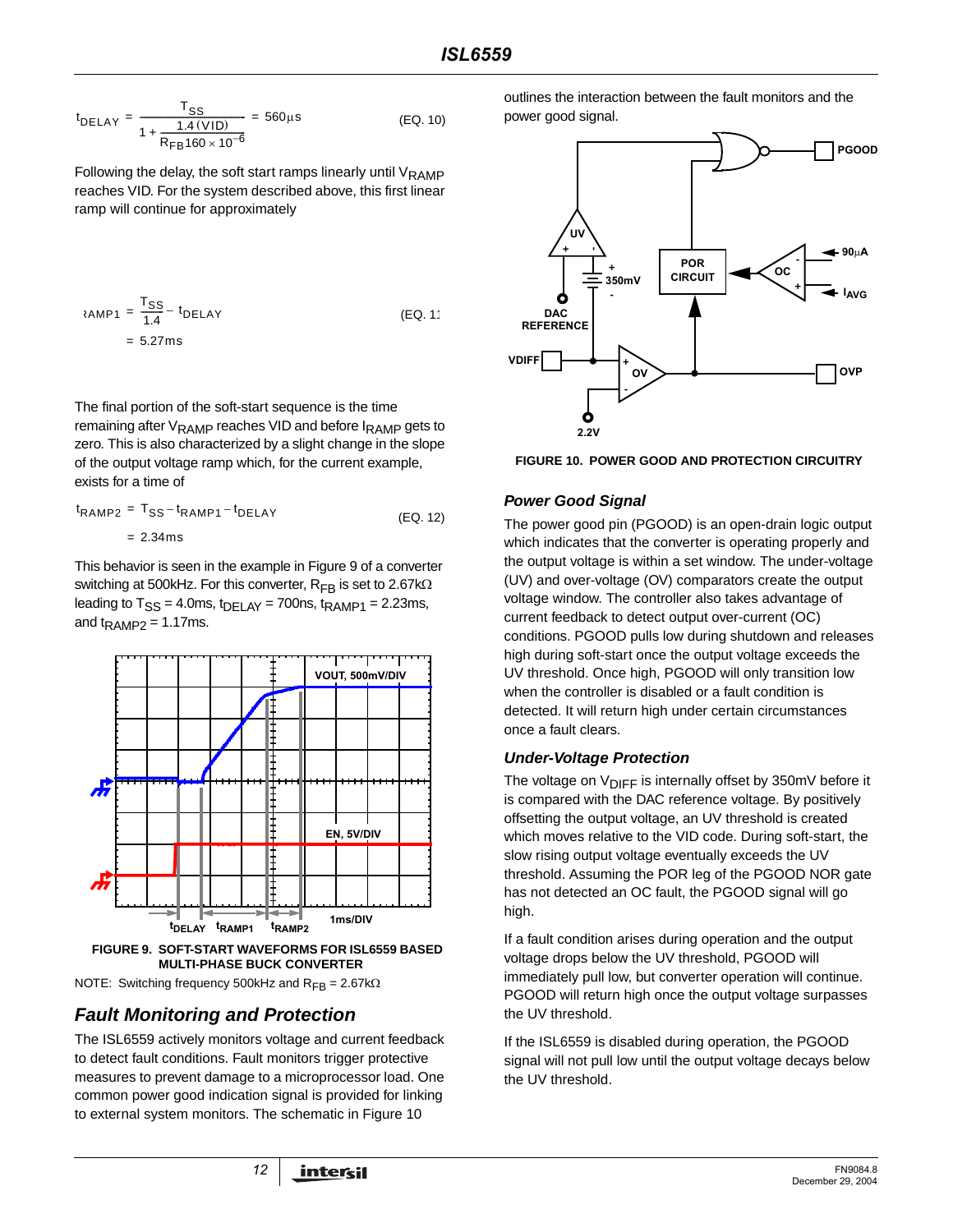# **Over-Voltage Protection**

When the output of the differential amplifier (VDIFF) reaches 2.2V, PGOOD immediately goes low indicating a fault. Two protective actions are taken by the ISL6559 to protect the microprocessor load.

First, all PWM outputs are commanded low. Directing the Intersil drivers to turn on the lower MOSFETs; shunting the output to ground preventing any further increase in output voltage. The PWM outputs remain low until VDIFF falls to the programmed DAC level at which time they go into a highimpedance state. The Intersil drivers respond by turning off both upper and lower MOSFETs. If the over-voltage condition reoccurs, the ISL6559 will again command the lower MOSFETs to turn on. The ISL6559 will continue to protect the load in this fashion as long as the over-voltage repeats.

Second, the OVP pin pulls to VCC and can deliver 100mA into the gate of either a MOSFET or SCR placed across the input voltage ( $V_{\text{IN}}$ ) and  $V_{\text{OUT}}$ . Turning on the MOSFET or SCR collapses the power rail and causes a fuse placed further up stream to blow. The fuse must be sized such that the MOSFET or SCR will not overheat before the fuse blows.

Once an over-voltage condition is detected, normal PWM operation ceases and PGOOD remains low until the ISL6559 is reset. Cycling the voltage on EN below 1.23V or the bias to VCC below the POR-falling threshold will reset the controller.

# **Over-Current Protection**

The ISL6559 takes advantage of the proportionality between the load current and the average current,  $I_{AVG}$ , to detect an over-current condition. See the Channel-Current Balance section for more detail on how the average current is created. The average current is continually compared with a constant 90µA reference current. Once the average current exceeds the reference current, the comparator triggers the converter to shutdown. The POR circuit places all PWM signals in a high-impedance state which commands the drivers to turn off both upper and lower MOSFETs. PGOOD pulls low and the system remains in this state while the

controller counts 2048 phase clock cycles. This is followed by a soft-start attempt (see Soft-Start).



**FIGURE 11. OVERCURRENT BEHAVIOR IN HICCUP MODE**

During the soft-start interval, the over-current protection circuitry remains active. As the output voltage ramps up, if an over-current condition is detected, the ISL6559 immediately places all PWM signals in a high-impedance state. The ISL6559 repeats the 2048-cycle wait period and follows with another soft-start attempt, as shown in Figure 11. This hiccup mode of operation repeats up to seven times. On the eighth soft-start attempt, the part

latches off. Once latched off, the ISL6559 can only be reset when the voltage on EN is brought below 1.23V or VCC is brought below the POR falling threshold. Upon completion of a successful soft-start attempt, operation will continue as normal, PGOOD will return high, and the OC latch counter is reset.

During VID-on-the-fly transitions, the OC comparator output is blanked. The quality and mix of output capacitors used in different applications leads to a wide output capacitance range. Depending upon the magnitude and direction of the VID change, the change in voltage across the output capacitors could result in significant current flow. Summing this instantaneous current with the load current already present could drive the average current above the reference current level and cause an OC trip during the transition. By blanking the OC comparator during the VID-on-the-fly transition, nuisance tripping is avoided.

# **General Design Guide**

This design guide is intended to provide a high-level explanation of the steps necessary to create a multi-phase power converter. It is assumed that the reader is familiar with many of the basic skills and techniques referenced below. In addition to this guide, Intersil provides complete reference designs that include schematics, bills of materials, and example board layouts for all common microprocessor applications.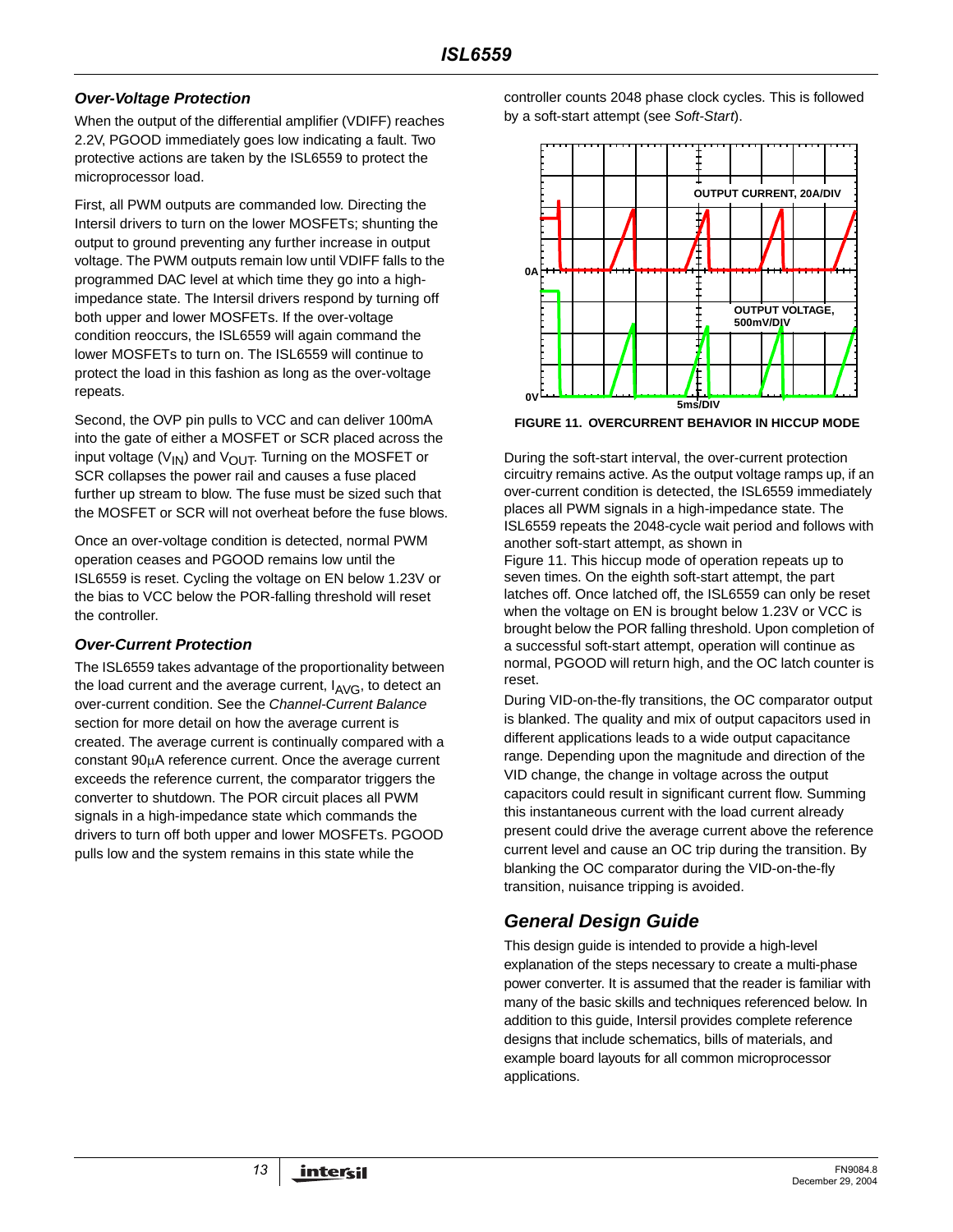# **Power Stages**

The first step in designing a multi-phase converter is to determine the number of phases. This determination depends heavily on the cost analysis which in turn depends on system constraints that differ from one design to the next. Principally, the designer will be concerned with whether components can be mounted on both sides of the circuit board; whether through-hole components are permitted; and the total board space available for power-supply circuitry. Generally speaking, the most economical solutions are those where each phase handles between 15 and 20A. All surface-mount designs will tend toward the lower end of this current range and, if through-hole MOSFETs can be used, higher per-phase currents are possible. In cases where board space is the limiting constraint, current can be pushed as high as 30A per phase, but these designs require heat sinks and forced air to cool the MOSFETs.

### **MOSFETS**

The choice of MOSFETs depends on the current each MOSFET will be required to conduct; the switching frequency; the capability of the MOSFETs to dissipate heat; and the availability and nature of heat sinking and air flow.

# **LOWER MOSFET POWER CALCULATION**

The calculation for heat dissipated in the lower MOSFET is simple, since virtually all of the heat loss in the lower MOSFET is due to current conducted through the channel resistance ( $r_{DS(ON)}$ ). In Equation 13,  $I_M$  is the maximum continuous output current; I<sub>PP</sub> is the peak-to-peak inductor current (see Equation 1); d is the duty cycle ( $V_{\text{OUT}}/V_{\text{IN}}$ ); and L is the per-channel inductance.

$$
P_{L} = r_{DS(ON)} \left[ \left( \frac{I_{M}}{N} \right)^{2} (1 - d) + \frac{I_{L,PP}(1 - d)}{12} \right]
$$
 (EQ. 13)

An additional term can be added to the lower-MOSFET loss equation to account for additional loss accrued during the dead time when inductor current is flowing through the lower-MOSFET body diode. This term is dependent on the diode forward voltage at  $I_M$ ,  $V_{D(ON)}$ ; the switching frequency,  $f_S$ ; and the length of dead times,  $t_{d1}$  and  $t_{d2}$ , at the beginning and the end of the lower-MOSFET conduction interval respectively.

$$
P_{D} = V_{D(ON)} f_{S} \left[ \left( \frac{I_{M}}{N} + \frac{I_{PP}}{2} \right) t_{d1} + \left( \frac{I_{M}}{N} - \frac{I_{PP}}{2} \right) t_{d2} \right]
$$
 (EQ. 14)

Thus the total maximum power dissipated in each lower MOSFET is approximated by the summation of  $P_1$  and  $P_D$ .

# **UPPER MOSFET POWER CALCULATION**

In addition to  $r_{DS(ON)}$  losses, a large portion of the upper-MOSFET losses are due to currents conducted across the input voltage  $(V_{1N})$  during switching. Since a substantially higher portion of the upper-MOSFET losses are dependent on switching frequency, the power calculation is more

complex. Upper MOSFET losses can be divided into separate components involving the upper-MOSFET switching times; the lower-MOSFET body-diode reverserecovery charge,  $Q_{rr}$ ; and the upper MOSFET  $r_{DS(ON)}$ conduction loss.

When the upper MOSFET turns off, the lower MOSFET does not conduct any portion of the inductor current until the voltage at the phase node falls below ground. Once the lower MOSFET begins conducting, the current in the upper MOSFET falls to zero as the current in the lower MOSFET ramps up to assume the full inductor current. In Equation 15, the required time for this commutation is  $t_1$  and the approximated associated power loss is  $P_{UP,1}$ .

$$
P_{\text{UP},1} \approx V_{\text{IN}} \left(\frac{I_{\text{M}}}{N} + \frac{I_{\text{PP}}}{2}\right) \left(\frac{t_1}{2}\right) f_{\text{S}}
$$
 (EQ. 15)

The upper MOSFET begins to conduct and this transition occurs over a time  $t<sub>2</sub>$ . In Equation 16, the approximate power loss is P<sub>UP.2</sub>.

$$
P_{\text{UP},2} \approx V_{\text{IN}} \left(\frac{I_{\text{M}}}{N} - \frac{I_{\text{PP}}}{2}\right) \left(\frac{t_2}{2}\right) f_{\text{S}}
$$
 (EQ. 16)

A third component involves the lower MOSFET's reverserecovery charge,  $Q_{rr}$ . Since the inductor current has fully commutated to the upper MOSFET before the lower-MOSFET's body diode can draw all of  $Q_{rr}$ , it is conducted through the upper MOSFET across VIN. The power dissipated as a result is  $P_{UPS}$  and is approximately

$$
P_{UP,3} = V_{IN} Q_{rr} f_S \tag{Eq. 17}
$$

Finally, the resistive part of the upper MOSFET's is given in Equation 18 as  $P_{UP,4}$ .

$$
P_{UP,4} \approx r_{DS(ON)} \left[ \left( \frac{I_M}{N} \right)^2 d + \frac{I_{PP}^2}{12} \right]
$$
 (EQ. 18)

In this case, of course,  $r_{DS(ON)}$  is the on resistance of the upper MOSFET.

The total power dissipated by the upper MOSFET at full load can now be approximated as the summation of the results from Equations 15, 16, 17 and 18. Since the power equations depend on MOSFET parameters, choosing the correct MOSFETs can be an iterative process that involves repetitively solving the loss equations for different MOSFETs and different switching frequencies until converging upon the best solution.

# **Current Sensing**

The ISEN pins are denoted ISEN1, ISEN2, ISEN3 and ISEN4. The resistors connected between these pins and their respective phase nodes determine the gains in the load-line regulation loop and the channel-current balance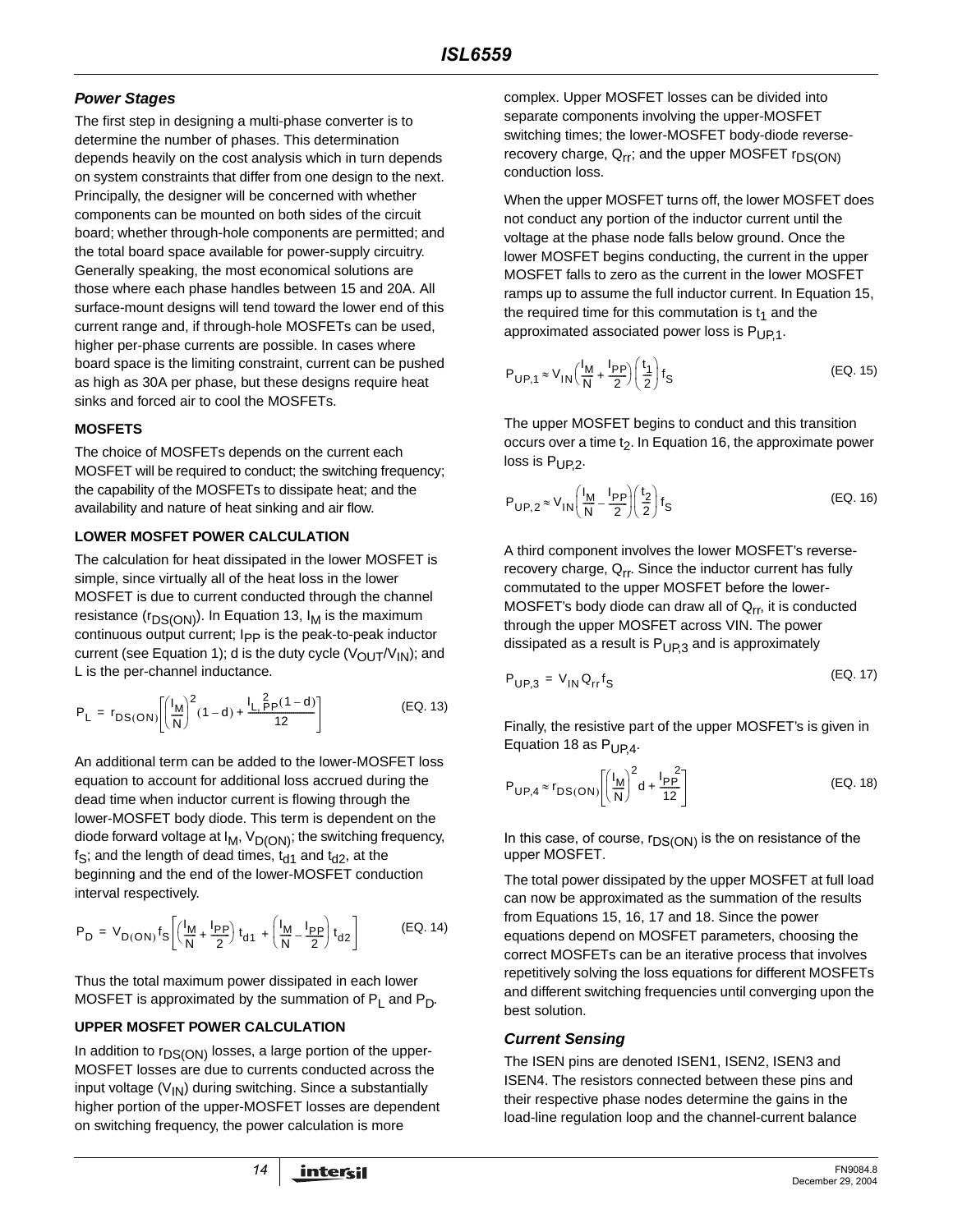loop. Select the values for these resistors based on the room temperature r<sub>DS(ON)</sub> of the lower MOSFETs; the full-load operating current,  $I_{FI}$ ; and the number of phases, N according to Equation 19 (see also Figure 3).

$$
R_{\text{ISEN}} = \frac{r_{\text{DS}(\text{ON})}}{50 \times 10^{-6}} \frac{I_{\text{FL}}}{N}
$$
 (EQ. 19)

In certain circumstances, it may be necessary to adjust the value of one or more of the ISEN resistors. This can arise when the components of one or more channels are inhibited from dissipating their heat so that the affected channels run hotter than desired (see the section entitled Channel-Current Balance). In these cases, chose new, smaller values of  $R_{\text{ISFN}}$ for the affected phases. Choose  $R_{\text{ISEN},2}$  in proportion to the desired decrease in temperature rise in order to cause proportionally less current to flow in the hotter phase.

$$
R_{\text{ISEN},2} = R_{\text{ISEN}} \frac{\Delta T_2}{\Delta T_1}
$$
 (EQ. 20)

In Equation 20, make sure that  $\Delta T_2$  is the desired temperature rise above the ambient temperature, and  $\Delta T_1$  is the measured temperature rise above the ambient temperature. While a single adjustment according to Equation 20 is usually sufficient, it may occasionally be necessary to adjust  $R_{\text{ISEN}}$ two or more times to achieve perfect thermal balance between all channels.

# **Load-Line Regulation Resistor**

The load-line regulation resistor is labeled  $R_{FB}$  in Figure 5. Its value depends on the desired full-load droop voltage (V<sub>DROOP</sub> in Figure 5). If Equation 19 is used to select each ISEN resistor, the load-line regulation resistor is as shown in Equation 21.

$$
R_{FB} = \frac{V_{DROOP}}{50 \times 10^{-6}}
$$
 (EQ. 21)

If one or more of the ISEN resistors was adjusted for thermal balance, as in Equation 20, the load-line regulation resistor should be selected according to Equation 22. Where  $I_{FL}$  is the full-load operating current and  $R_{\text{ISEN}(n)}$  is the ISEN resistor connected to the n<sup>th</sup> ISEN pin.

$$
R_{FB} = \frac{V_{DROOP}}{I_{FL} r_{DS(ON)}} \sum_{n} R_{ISEN(n)}
$$
 (EQ. 22)

# **Compensation**

The two opposing goals of compensating the voltage regulator are stability and speed. Depending on whether the regulator employs the optional load-line regulation as described in Load-Line Regulation, there are two distinct methods for achieving these goals.

#### **COMPENSATING LOAD-LINE REGULATED CONVERTER**

The load-line regulated converter behaves in a similar manner to a peak-current mode controller because the two poles at the output-filter L-C resonant frequency split with the introduction of current information into the control loop. The final location of these poles is determined by the system function, the gain of the current signal, and the value of the compensation components,  $R_C$  and  $C_C$ .

Since the system poles and zero are effected by the values of the components that are meant to compensate them, the solution to the system equation becomes fairly complicated. Fortunately there is a simple approximation that comes very close to an optimal solution. Treating the system as though it were a voltage-mode regulator by compensating the L-C poles and the ESR zero of the voltage-mode approximation yields a solution that is always stable with very close to ideal transient performance.



#### **FIGURE 12. COMPENSATION CONFIGURATION FOR LOAD-LINE REGULATED ISL6559 CIRCUIT**

The feedback resistor,  $R_{FB}$ , has already been chosen as outlined in Load-Line Regulation Resistor. Select a target bandwidth for the compensated system,  $f_0$ . The target bandwidth must be large enough to assure adequate transient performance, but smaller than 1/3 of the perchannel switching frequency. The values of the compensation components depend on the relationships of  $f_0$ to the L-C pole frequency and the ESR zero frequency. For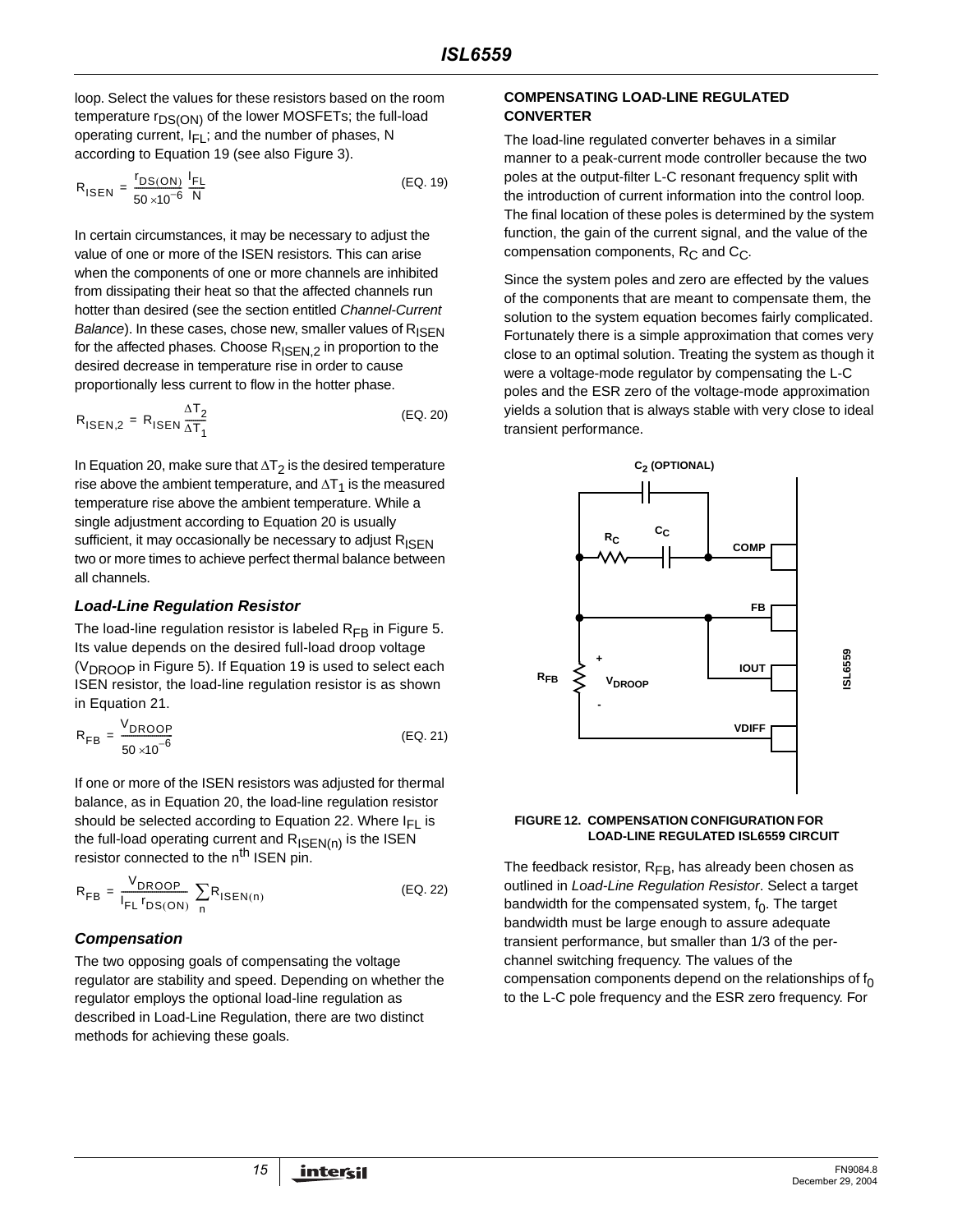each of the three cases which follow, there is a separate set of equations for the compensation components.

Case 1:

$$
\frac{1}{2\pi\sqrt{LC}} > f_0
$$
  
R<sub>C</sub> = R<sub>FB</sub>
$$
\frac{2\pi f_0 V_{pp}\sqrt{LC}}{0.75V_{IN}}
$$
  
C<sub>C</sub> = 
$$
\frac{0.75V_{IN}}{2\pi V_{pp}R_{FB}f_0}
$$

 $\leq f_0 < \frac{1}{2\pi C (ESR)}$ 

 $\frac{1}{2\pi\sqrt{LC}} \leq f_0 < \frac{1}{2\pi C(E)}$ 

1

Case 2:

$$
R_{C} = R_{FB} \frac{V_{pp}(2\pi)^{2} f_{0}^{2} LC}{0.75 V_{IN}}
$$
 (EQ. 23)  

$$
C_{C} = \frac{0.75 V_{IN}}{(2\pi)^{2} f_{0}^{2} V_{pp} R_{FB} \sqrt{LC}}
$$

Case 3:

$$
f_0 > \frac{1}{2\pi C(ESR)}
$$
  
\n
$$
R_C = R_{FB} \frac{2\pi f_0 V_{pp} L}{0.75 V_{IN}(ESR)}
$$
  
\n
$$
C_C = \frac{0.75 V_{IN}(ESR) \sqrt{C}}{2\pi V_{pp} R_{FB} f_0 \sqrt{L}}
$$

In Equations 23, L is the per-channel filter inductance divided by the number of active channels; C is the sum total of all output capacitors; ESR is the equivalent-series resistance of the bulk output-filter capacitance; and  $V_{PP}$  is the peak-to-peak sawtooth signal amplitude as described in Figure 4 and Electrical Specifications.

Once selected, the compensation values in Equations 23 assure a stable converter with reasonable transient performance. In most cases, transient performance can be improved by making adjustments to  $R_C$ . Slowly increase the value of  $R_C$  while observing the transient performance on an oscilloscope until no further improvement is noted. Normally,  $C_{\text{C}}$  will not need adjustment. Keep the value of  $C_{\text{C}}$  from Equations 23 unless some performance issue is noted.

The optional capacitor  $C_2$ , is sometimes needed to bypass noise away from the PWM comparator (see Figure 12). Keep a position available for  $C_2$ , and be prepared to install a highfrequency capacitor of between 22pF and 150pF in case any trailing edge jitter problem is noted.





#### **COMPENSATION WITHOUT LOAD-LINE REGULATION**

The non load-line regulated converter is accurately modeled as a voltage-mode regulator with two poles at the L-C resonant frequency and a zero at the ESR frequency. A type III controller, as shown in Figure 13, provides the necessary compensation.

The first step is to choose the desired bandwidth,  $f_0$ , of the compensated system. Choose a frequency high enough to assure adequate transient performance but not higher than 1/3 of the switching frequency. The type-III compensator has an extra high-frequency pole,  $f_{HF}$ . This pole can be used for added noise rejection or to assure adequate attenuation at the erroramplifier high-order pole and zero frequencies. A good general rule is to chose  $f_{HF} = 10f_0$ , but it can be higher if desired. Choosing f<sub>HF</sub> to be lower than 10f<sub>0</sub> can cause problems with too much phase shift below the system bandwidth.

In the solutions to the compensation equations, there is a single degree of freedom. For the solutions presented in Equations 24,  $R_{FR}$  is selected arbitrarily. The remaining compensation components are then selected according to Equations 24.

$$
R_{1} = R_{FB} \frac{C(ESR)}{\sqrt{LC} - C(ESR)}
$$
\n
$$
C_{1} = \frac{\sqrt{LC} - C(ESR)}{R_{FB}}
$$
\n
$$
C_{2} = \frac{0.75V_{IN}}{(2\pi)^{2}f_{0}f_{HF}\sqrt{LC}R_{FB}V_{PP}}
$$
\n
$$
R_{C} = \frac{V_{PP}(2\pi)^{2}f_{0}f_{HF}LCR_{FB}}{0.75V_{IN}[(2\pi f_{HF}\sqrt{LC}-1)]}
$$
\n
$$
C_{C} = \frac{0.75V_{IN}(2\pi f_{HF}\sqrt{LC}-1)}{(2\pi)^{2}f_{0}f_{HF}\sqrt{LC}R_{FB}V_{PP}}
$$

(EQ. 24)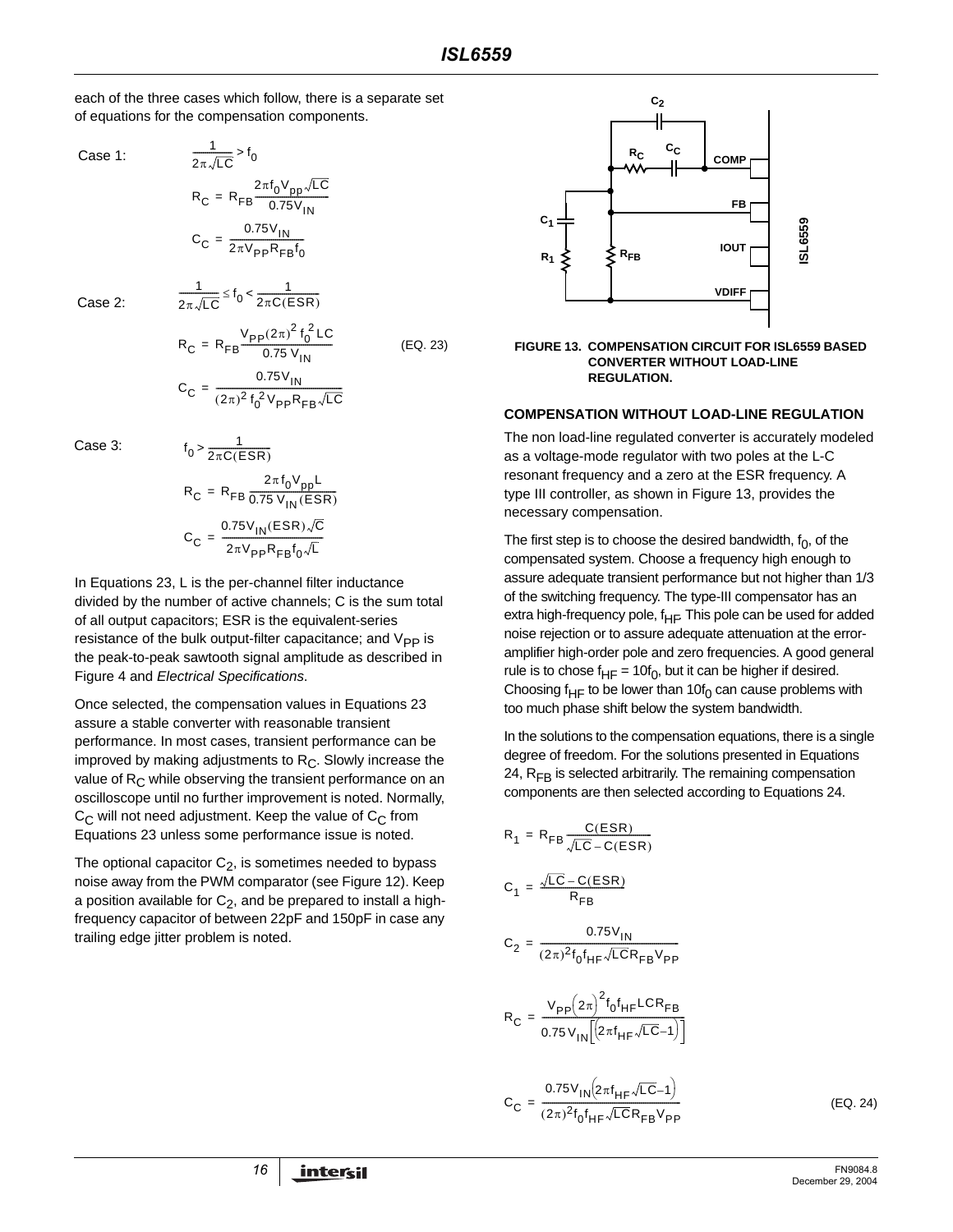In Equations 24, L is the per-channel filter inductance divided by the number of active channels; C is the sum total of all output capacitors; ESR is the equivalent-series resistance of the bulk output-filter capacitance; and V<sub>PP</sub> is the peak-to-peak sawtooth signal amplitude as described in Figure 4 and Electrical Specifications.

# **Output Filter Design**

The output inductors and the output capacitor bank together form a low-pass filter responsible for smoothing the pulsating voltage at the phase nodes. The output filter also must provide the transient energy during the interval of time after the beginning of the transient until the regulator can respond. Because it has a low bandwidth compared to the switching frequency, the output filter necessarily limits the system transient response leaving the output capacitor bank to supply or sink load current while the current in the output inductors increases or decreases to meet the demand.

In high-speed converters, the output capacitor bank is usually the most costly (and often the largest) part of the circuit. Output filter design begins with minimizing the cost of this part of the circuit. The critical load parameters in choosing the output capacitors are the maximum size of the load step, ∆I; the load-current slew rate, di/dt; and the maximum allowable output-voltage deviation under transient loading, ∆V<sub>MAX</sub>. Capacitors are characterized according to their capacitance, ESR, and ESL (equivalent series inductance).

At the beginning of the load transient, the output capacitors supply all of the transient current. The output voltage will initially deviate by an amount approximated by the voltage drop across the ESL. As the load current increases, the voltage drop across the ESR increases linearly until the load current reaches its final value. The capacitors selected must have sufficiently low ESL and ESR so that the total outputvoltage deviation is less than the allowable maximum. Neglecting the contribution of inductor current and regulator response, the output voltage initially deviates by an amount

$$
\Delta V \approx (ESL) \frac{di}{dt} + (ESR) \Delta I
$$
 (EQ. 25)

The filter capacitor must have sufficiently low ESL and ESR so that  $\Delta V < \Delta V_{MAX}$ .

Most capacitor solutions rely on a mixture of high-frequency capacitors with relatively low capacitance in combination with bulk capacitors having high capacitance but limited high-frequency performance. Minimizing the ESL of the highfrequency capacitors allows them to support the output voltage as the current increases. Minimizing the ESR of the bulk capacitors allows them to supply the increased current with less output voltage deviation.

The ESR of the bulk capacitors also creates the majority of the output-voltage ripple. As the bulk capacitors sink and

source the inductor ac ripple current (see Interleaving and Equation 2), a voltage develops across the bulk-capacitor ESR equal to  $I_{C,PP}$  (ESR). Thus, once the output capacitors are selected, the maximum allowable ripple voltage,  $V_{PP(MAX)}$ , determines the lower limit on the inductance.

$$
L \ge (ESR) \frac{\left(V_{IN} - NV_{OUT}\right)V_{OUT}}{f_S V_{IN} V_{PP(MAX)}}
$$
 (EQ. 26)

Since the capacitors are supplying a decreasing portion of the load current while the regulator recovers from the transient, the capacitor voltage becomes slightly depleted. The output inductors must be capable of assuming the entire load current before the output voltage decreases more than  $\Delta V_{\rm MAX}$ . This places an upper limits on inductance.

$$
L \leq \frac{2NCV_O}{(\Delta I)^2} \left[ \Delta V_{MAX} - \Delta I(ESR) \right]
$$
 (EQ. 27)

$$
L \leq \frac{(1.25)NC}{(\Delta I)^2} \Big[ \Delta V_{MAX} - \Delta I(ESR) \Big] \Big( V_{IN} - V_O \Big)
$$
 (EQ. 28)

Equation 28 gives the upper limit on L for the cases when the trailing edge of the current transient causes a greater outputvoltage deviation than the leading edge. Equation 27 addresses the leading edge. Normally, the trailing edge dictates the selection of L because duty cycles are usually less than 50%. Nevertheless, both inequalities should be evaluated, and L should be selected based on the lower of the two results. In each equation, L is the per-channel inductance, C is the total output capacitance, and N is the number of active channels.

# **Input Supply Voltage Selection**

The VCC input of the ISL6559 can be connected to either a +5V supply directly or through a current limiting resistor to a +12V supply. An integrated 5.8V shunt regulator maintains the voltage on the VCC pin when a +12V supply is used. A 300 $\Omega$  resistor is suggested for limiting the current into the VCC pin to approximately 20mA.

# **Switching Frequency**

There are a number of variables to consider when choosing the switching frequency, as there are considerable effects on the upper-MOSFET loss calculation. These effects are outlined in MOSFETs, and they establish the upper limit for the switching frequency. The lower limit is established by the requirement for fast transient response and small outputvoltage ripple as outlined in Output Filter Design. Choose the lowest switching frequency that allows the regulator to meet the transient-response requirements.

Switching frequency is determined by the selection of the frequency-setting resistor,  $R_T$  (see the figure Typical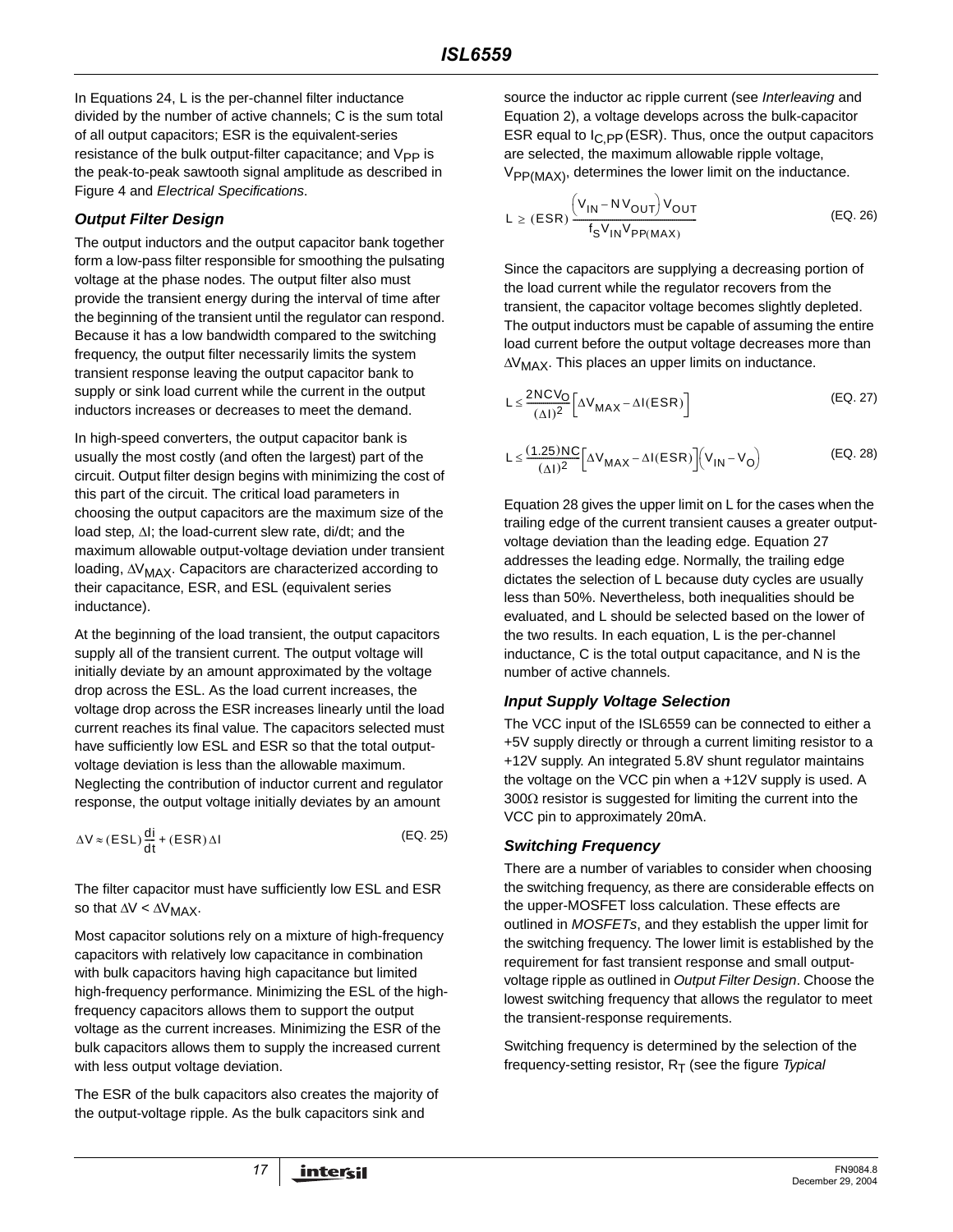Application on page 3). Figure 15 and Equation 29 are provided to assist in the selecting the correct value for  $R<sub>T</sub>$ .



$$
R_T = 10^{[11.09 - 1.13\log(f_S)]}
$$
 (EQ. 29)

# **Input Capacitor Selection**

The input capacitors are responsible for sourcing the ac component of the input current flowing into the upper MOSFETs. Their RMS current capacity must be sufficient to handle the ac component of the current drawn by the upper MOSFETs which is related to duty cycle and the number of active phases.



For a two phase design, use Figure 15 to determine the input-capacitor RMS current requirement given the duty cycle, maximum sustained output current  $(I<sub>O</sub>)$ , and the ratio of the combined peak-to-peak inductor current ( $I_{C,PP}$ ) to  $I_{O}$ . Select a bulk capacitor with a ripple current rating which will minimize the total number of input capacitors required to support the RMS current calculated. The voltage rating of the capacitors should also be at least 1.25 times greater than the maximum input voltage.

Figures 16 and 17 provide the same input RMS current information for three and four phase designs respectively. Use the same approach to selecting the bulk capacitor type and number as described above.



**FIGURE 16. NORMALIZED INPUT-CAPACITOR RMS CURRENT VS DUTY CYCLE FOR 3-PHASE CONVERTER**

Low capacitance, high-frequency ceramic capacitors are needed in addition to the bulk capacitors to suppress leading and falling edge voltage spikes.The result from the high current slew rates produced by the upper MOSFETs turn on and off. Select low ESL ceramic capacitors and place one as close as possible to each upper MOSFET drain to minimize board parasitics and maximize suppression.



**FIGURE 17. NORMALIZED INPUT-CAPACITOR RMS CURRENT VS DUTY CYCLE FOR 4-PHASE CONVERTER**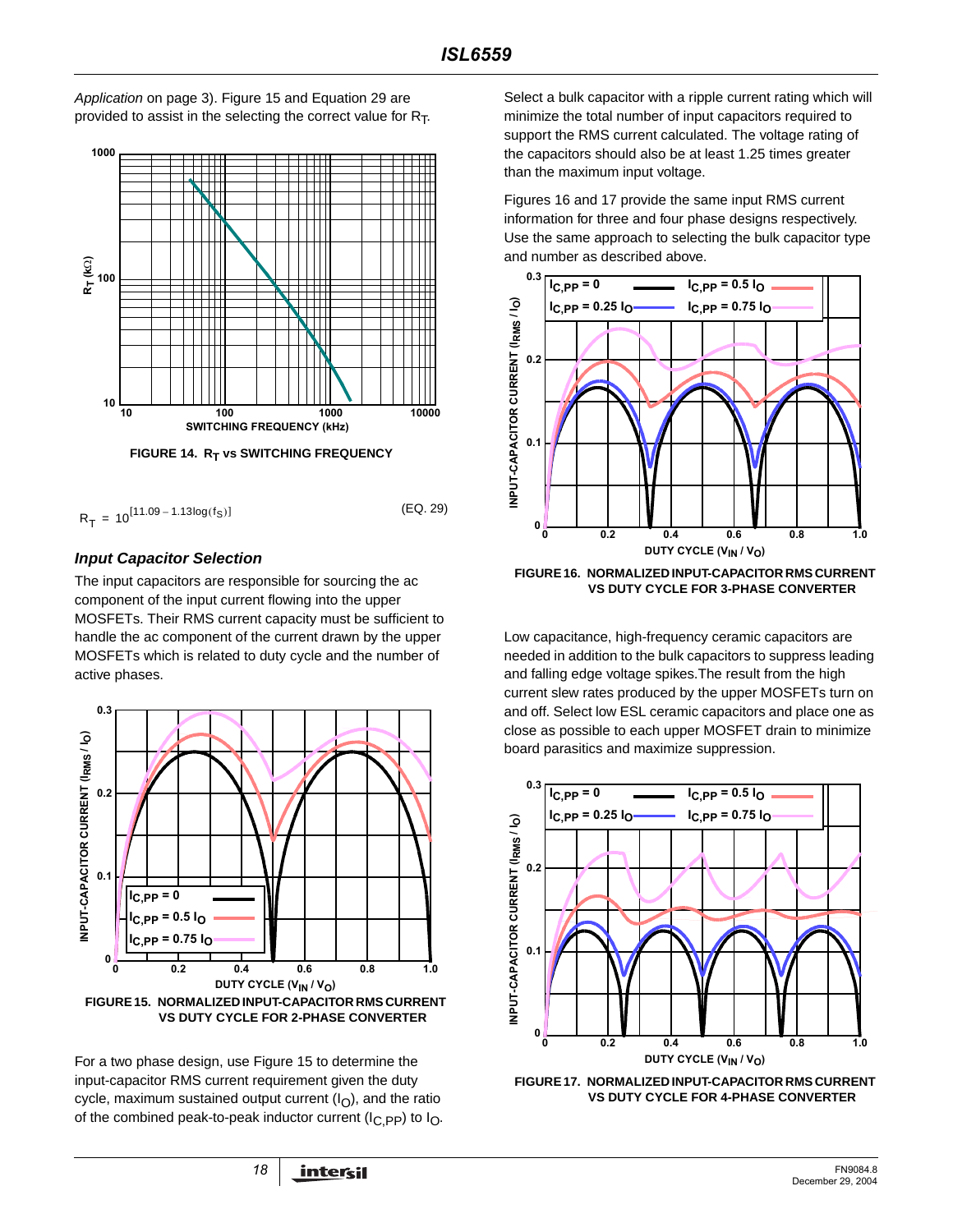# **MULTIPHASE RMS IMPROVEMENT**

Figure 18 is provided as a reference to demonstrate the dramatic reductions in input-capacitor RMS current upon the implementation of the multiphase topology. For example, compare the input rms current requirements of a two-phase converter versus that of a single phase. Assume both converters have a duty cycle of 0.25, maximum sustained output current of 40A, and a ratio of  $I_{\text{C,PP}}$  to  $I_{\text{O}}$  of 0.5. The single phase converter would require 17.3 Arms current capacity while the two-phase converter would only require 10.9 Arms. The advantages become even more pronounced when output current is increased and additional phases are added to keep the component cost down relative to the single phase approach.



# **Layout Considerations**

The following multi-layer printed circuit board layout strategies minimize the impact of board parasitics on converter performance. The following sections highlight some important practices which should not be overlooked during the layout process.

# **Component Placement**

Within the allotted implementation area, orient the switching components first. The switching components are the most critical because they switch large amounts of energy and tend to generate large amounts of noise. How the switching components are placed should also take into account power dissipation. Align the output inductors and MOSFETs such that space between the components is minimized while creating the PHASE plane. Place the Intersil HIP660X drivers as close as possible to the MOSFETs they control to reduce the parasitics due to trace length between critical driver input and output signals. If possible, duplicate the same placement of these components for each phase.

Next, place the input and output capacitors. Position one high-frequency ceramic input capacitor next to each upper MOSFET drain. Place the bulk input capacitors as close to the upper MOSFET drains as dictated by the component size and dimensions. Long distances between input capacitors and MOSFET drains results in too much trace inductance and a reduction in capacitor performance. Locate the output capacitors between the inductors and the load, while keeping them in close proximity around the microprocessor socket.

The ISL6559 can be placed off to one side or centered relative to the individual phase switching components. Routing of sense lines and PWM signals will guide final placement. Critical small signal components to place close to the controller include the ISEN resistors,  $R_T$  resistor, feedback resistor, and compensation components.

Bypass capacitors for the ISL6559 and HIP660X driver bias supplies must be placed next to their respective pins. Stray trace parasitics will reduce their effectiveness.

# **Plane Allocation and Routing**

Dedicate one solid layer, usually a middle layer, for a ground plane. Make all critical component ground connections with vias to this plane. Dedicate one additional layer for power planes; breaking the plane up into smaller islands of common voltage. Use the remaining layers for small signal wiring.

Route PHASE planes of copper filled polygons on the top and bottom once the switching component placement is set. Size the trace width between the driver gate pins and the MOFET gates to carry 1A of current. When routing components in the switching path, use short wide traces to reduce the associated parasitics.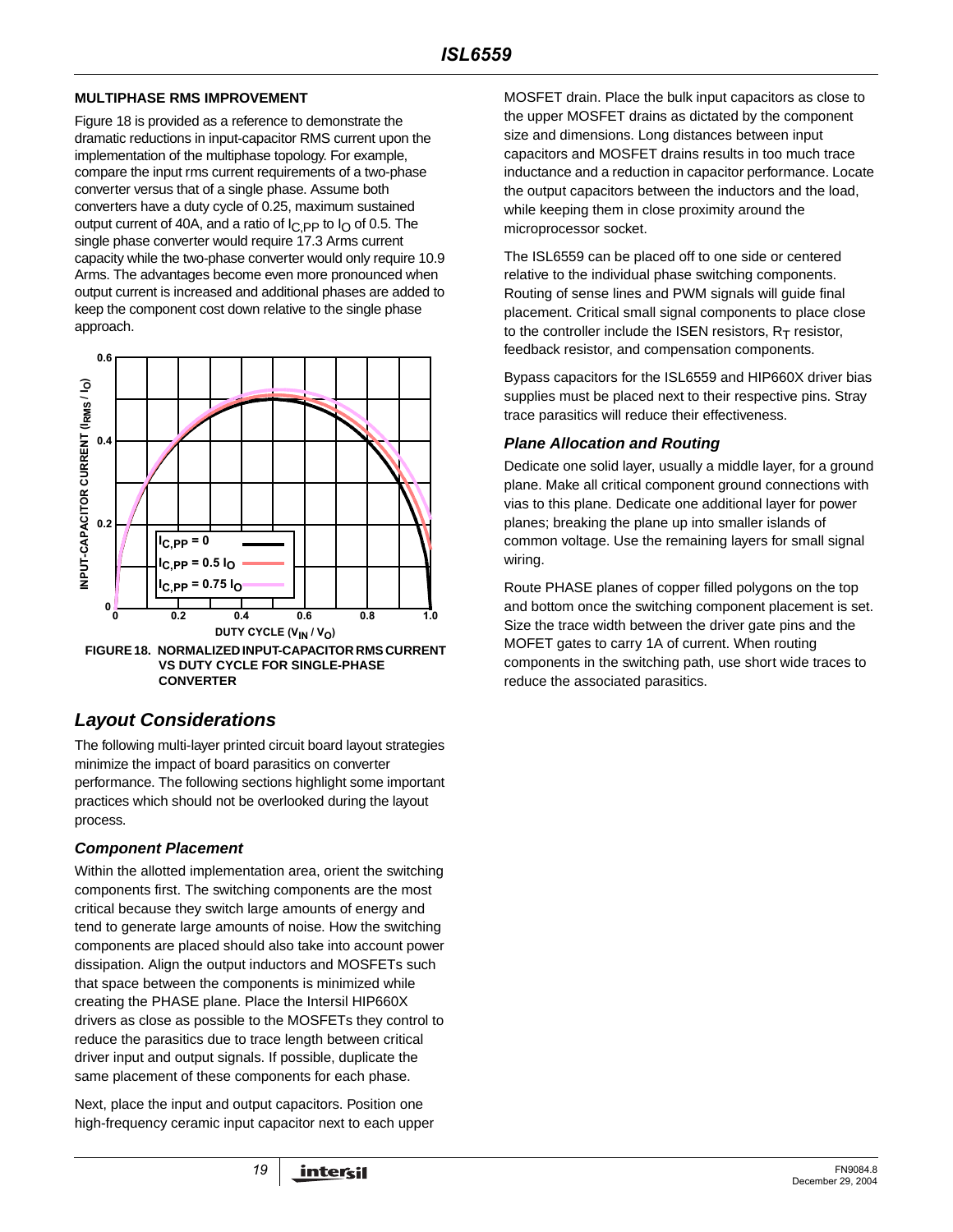# **Small Outline Plastic Packages (SOIC)**



NOTES:

- 1. Symbols are defined in the "MO Series Symbol List" in Section 2.2 of Publication Number 95.
- 2. Dimensioning and tolerancing per ANSI Y14.5M**-**1982.
- 3. Dimension "D" does not include mold flash, protrusions or gate burrs. Mold flash, protrusion and gate burrs shall not exceed 0.15mm (0.006 inch) per side.
- 4. Dimension "E" does not include interlead flash or protrusions. Interlead flash and protrusions shall not exceed 0.25mm (0.010 inch) per side.
- 5. The chamfer on the body is optional. If it is not present, a visual index feature must be located within the crosshatched area.
- 6. "L" is the length of terminal for soldering to a substrate.
- 7. "N" is the number of terminal positions.
- 8. Terminal numbers are shown for reference only.
- 9. The lead width "B", as measured 0.36mm (0.014 inch) or greater above the seating plane, shall not exceed a maximum value of 0.61mm (0.024 inch)
- 10. Controlling dimension: MILLIMETER. Converted inch dimensions are not necessarily exact.

#### **M28.3 (JEDEC MS-013-AE ISSUE C**) **28 LEAD WIDE BODY SMALL OUTLINE PLASTIC PACKAGE**

|                | <b>INCHES</b> |             | <b>MILLIMETERS</b> |             |                |
|----------------|---------------|-------------|--------------------|-------------|----------------|
| <b>SYMBOL</b>  | <b>MIN</b>    | MAX         | <b>MIN</b>         | <b>MAX</b>  | <b>NOTES</b>   |
| A              | 0.0926        | 0.1043      | 2.35               | 2.65        |                |
| A <sub>1</sub> | 0.0040        | 0.0118      | 0.10               | 0.30        |                |
| в              | 0.013         | 0.0200      | 0.33               | 0.51        | 9              |
| C              | 0.0091        | 0.0125      | 0.23               | 0.32        |                |
| D              | 0.6969        | 0.7125      | 17.70              | 18.10       | 3              |
| E              | 0.2914        | 0.2992      | 7.40               | 7.60        | 4              |
| e              | 0.05 BSC      |             | 1.27 BSC           |             |                |
| н              | 0.394         | 0.419       | 10.00              | 10.65       |                |
| h              | 0.01          | 0.029       | 0.25               | 0.75        | 5              |
| L              | 0.016         | 0.050       | 0.40               | 1.27        | 6              |
| N              | 28            |             |                    | 28          | $\overline{7}$ |
| $\alpha$       | $0^{\rm o}$   | $8^{\circ}$ | $0^{\circ}$        | $8^{\circ}$ |                |

Rev. 0 12/93